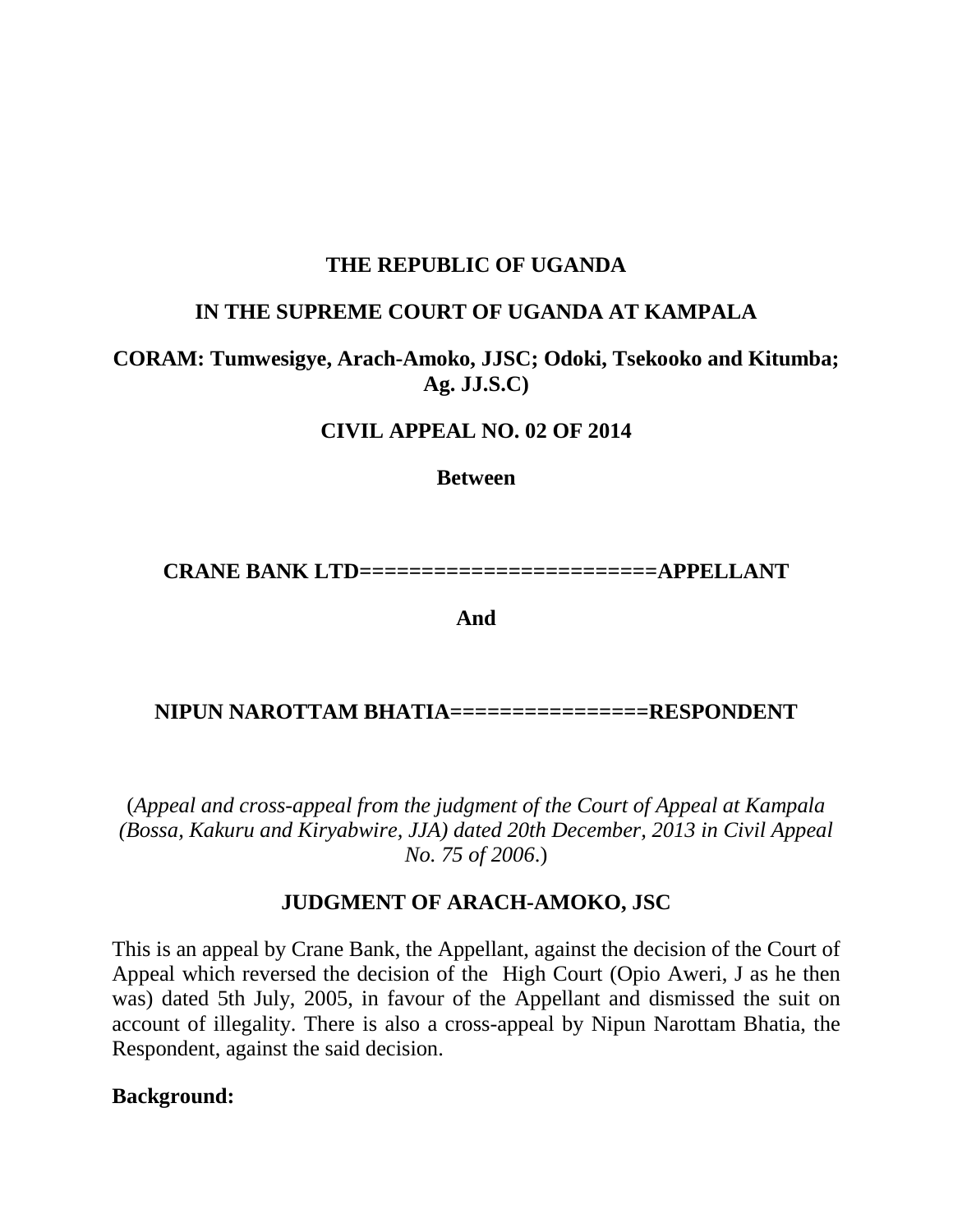The facts giving rise to this appeal as found by the two lower courts are not in dispute. On the 12th April, 1996, the appellant and one Norattam Dharamsy Bhatia executed an agreement whereby Norattam Dharamsy Bhatia agreed to sell to the appellant property situated on plot 1 Martin Road, in Kampala (hereinafter referred to as "the suit property"), on the terms and conditions set out therein. Nattoram Dharamsy Bhatia had agreed to sell the suit property as the sole beneficial owner of the property by virtue of a trust executed in his favour by his parents, Dharamsy Morarji Bhatia and his wife Motibai, the registered proprietors.

The agreed purchase price was USD 75,000 payable in two equal installments as follows:

(i) 50% that is, (USD 37,500) upon execution of the agreement.

(ii) The balance of USD 37,500 was to be paid upon delivery of the original title deed with the appellant's name having been registered thereon and upon discharging all encumbrances thereon.

It was further agreed that the Appellant would take possession of the property on signing the agreement. Clause 2 provided that:

*"2) The Vendor undertakes to indemnify the Purchaser for any loss or damage suffered as a result of any defect* 

#### *in the title to the property which may prevent the Purchaser from acquiring legal title to the same or from acquiring quiet possession of the same, and in such event a full refund shall be effected and the property shall revert fully to the Vendor."*

The Appellant paid the first installment of USD 37,500 and took possession of the property. However, Nattoram Dharamsy Bhatia failed to transfer the title to the Appellant. Subsequently, he invoked clause 2 of the agreement and offered to refund the Appellant's part payment and requested the Appellant to vacate the suit property. The Appellant declined the offer, arguing that the Respondent had not made a serious effort to transfer the title to the suit property as per the agreement.

As a result, on 27th April 2001, Nattoram Dharamsy Bhatia instituted a suit in the High Court praying for:-

### *(i) An order for vacant possession of the land.*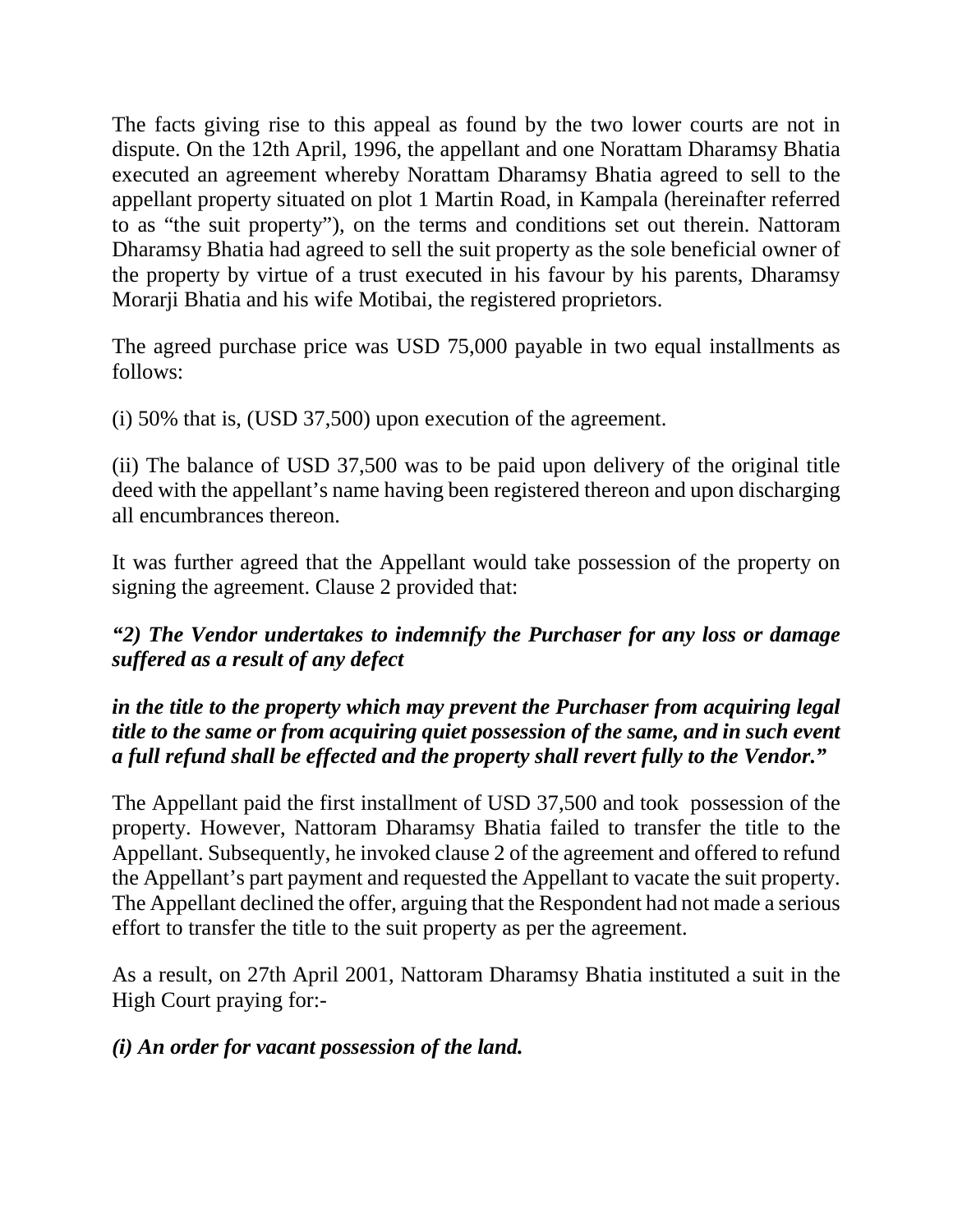### *(ii) A declaration that the land has reverted to the plaintiff in accordance with the terms of the Contract.*

#### *(iii) Costs of the suit.*

In its written statement of defence, the Appellant contested the suit, and alleged that the Respondent had breached the contract by failing to make any serious effort to transfer the title to the suit property in its name, yet it had always been willing to complete

payment as agreed. It lodged a counter-claim against the Respondent, seeking for inter alia:-

*(a) A declaration that it was in lawful possession of the suit property.* 

*(b) A declaration that it is entitled to remain in possession of the suit property as a bonafide purchaser for value.* 

*(c) An order for specific performance of the contract.* 

*(d) General damages for breach of contract.* 

*(e)Interest on (d) above at court rate from date of judgment till payment in full.* 

*IN THE ALTERNATIVE BUT WITHOUT PREJUDICE TO THE FOREGOING,* 

*(f) Special damages of US \$ 37,500 plus interest at 36% per annum with weekly rests from 17/4/1996 till payment in full.* 

*(g) Costs* 

### *(e) Any further relief as the court may deem fit.*

During the course of litigation, Nattoram Dharamsy Bhatia passed away. His son Nipun Norattam Bhatia, the Respondent, obtained Letters of Administration to the estate and continued with the suit in a representative capacity.

At the hearing of the suit in the High Court, the issues agreed upon for determination by the trial judge were:

*(1) Whether the plaintiff was entitled to invoke clause 2 of the sale agreement.*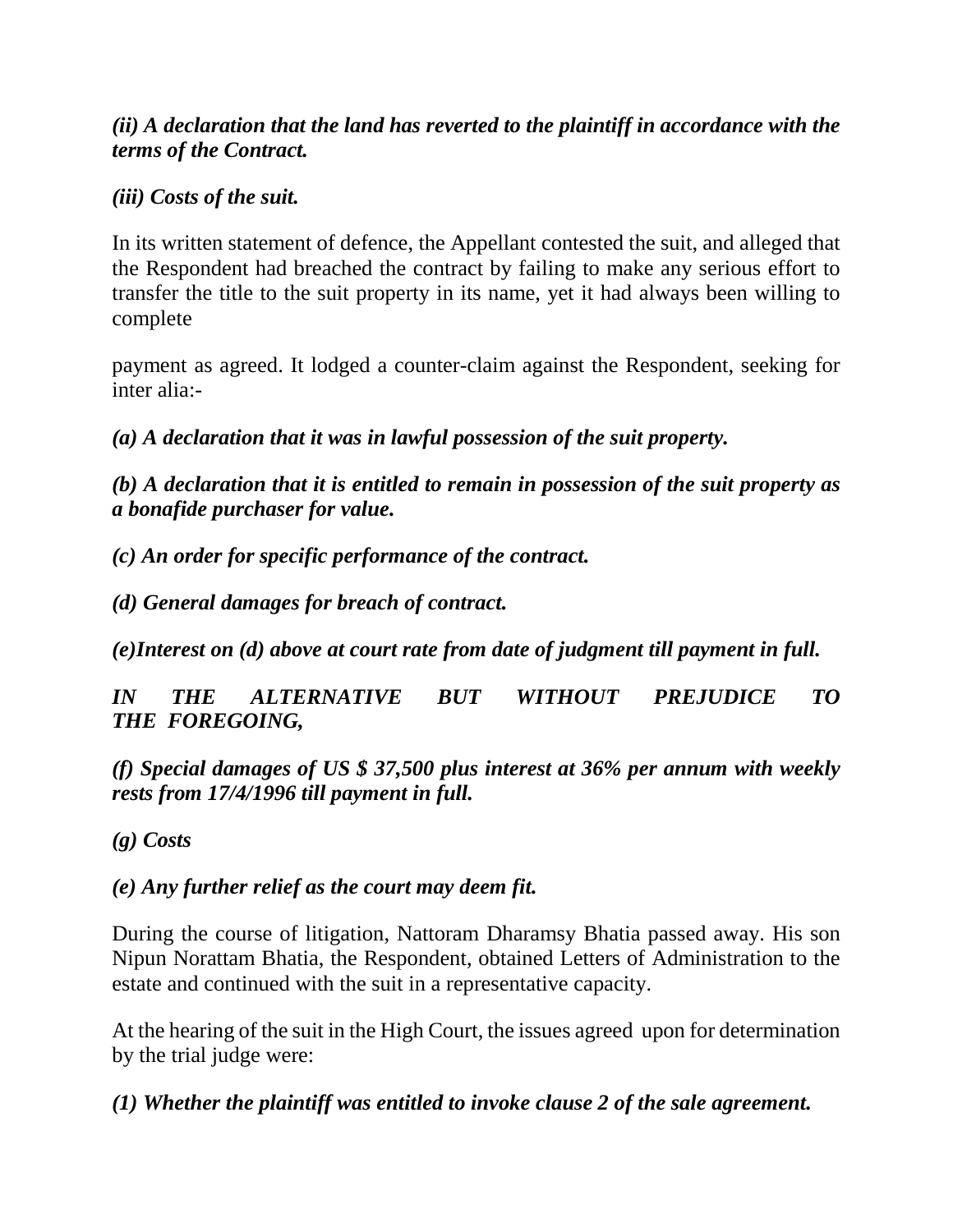### *(2) Whether the plaintiff was in breach of contract by failing to transfer title to the defendant.*

### *(3) What remedies if any are available to the parties.*

The learned trial judge held that the Respondent could not invoke clause 2 of the Sale Agreement as there was no defect in his title to the suit property. He further held that the Respondent had breached the contract by failing to transfer the title as per agreement. As a result, he answered issue number 1 in the negative and issue number 2 in the affirmative. He dismissed the suit with costs to the Appellant and entered judgment for the Appellant on the counter claim with the following orders:

### *(1) A declaration that the defendant is in lawful and rightful possession of the suit land.*

*(2) Order of specific performance against the plaintiff.* 

*(3) General damages for inconvenience in the tune of US \$ 20,000 (twenty thousand US \$).* 

### *(4) In the alternative, special damages of \$37,500 plus interest at 36% per annum with weekly rest from 17/4/1996 until payment in full.*

The Respondent was dissatisfied with the decision and appealed to the Court of Appeal against the judgment and the above orders. As pointed out earlier, the Court of Appeal, after hearing the same, dismissed the appeal and set aside the judgment and orders of the High Court on the ground that the sale agreement on which it was based was unenforceable on account of illegality and substituted it with an order dismissing the suit with no order as to costs. Both parties have appealed against the said decision.

### **Grounds of appeal:**

The Memorandum of appeal comprised seven grounds. They were framed as follows:

*1. The learned Justices of Appeal misdirected themselves and erred in law when they selectively applied the provisions of the Financial Institutions Act (Cap 54) to hold that the Agreement of Sale was in contravention of the law, a nullity and unenforceable.*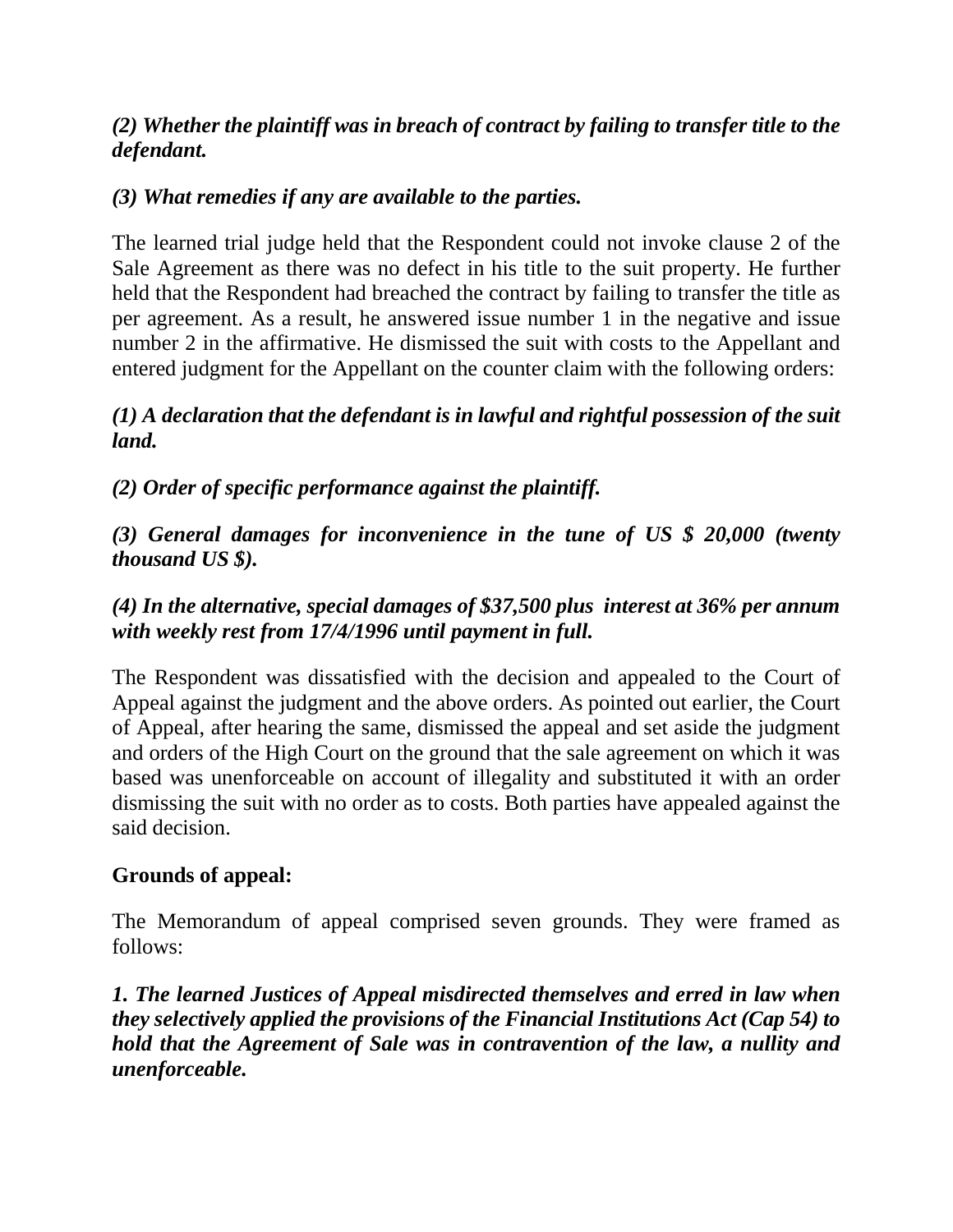*2. The learned Justices of Appeal misdirected themselves and erred in law when they failed to give the parties an opportunity to be heard on the question whether the* 

*Agreement of Sale was in contravention of the law, a nullity and unenforceable.* 

*3. The learned Justices of Appeal misconstrued the evidence and erred both in fact and in law when they found that the respondent attempted to convey a greater ownership interest than he had at the time.* 

*4. The learned Justices of Appeal misdirected themselves and erred both in law and in fact when they found it to be unlikely that the title in the Agreement of Sale could be perfected under the Registration of Titles Act.* 

*5. The learned Justices of Appeal erred both in fact and in law when they found that there was an encumbrance on the title to the suit property by reason of the property being in the possession of a third party.* 

*6. The learned Justices of Appeal erred when they came to the conclusion that the learned trial judge erred in finding that the respondent could not invoke clause 2 of the Sale Agreement.* 

*7. The learned Justices of Appeal erred when they;* 

*a) Misapplied the law relating to unjust enrichment, and* 

**b)** *Interfered with the discretio***n exercised by the trial judge in awarding the interest he did.** 

The Appellant prayed for orders that:

*a. The appeal be allowed.* 

*b. The judgment of the Court of Appeal be set aside.* 

*c. The judgment of the High Court be re-instated.* 

*d. The respondent pays the appellant the costs in this Court and the Courts below.* 

The Respondent filed a Notice of Cross-Appeal on 25th April 2014, on the grounds that: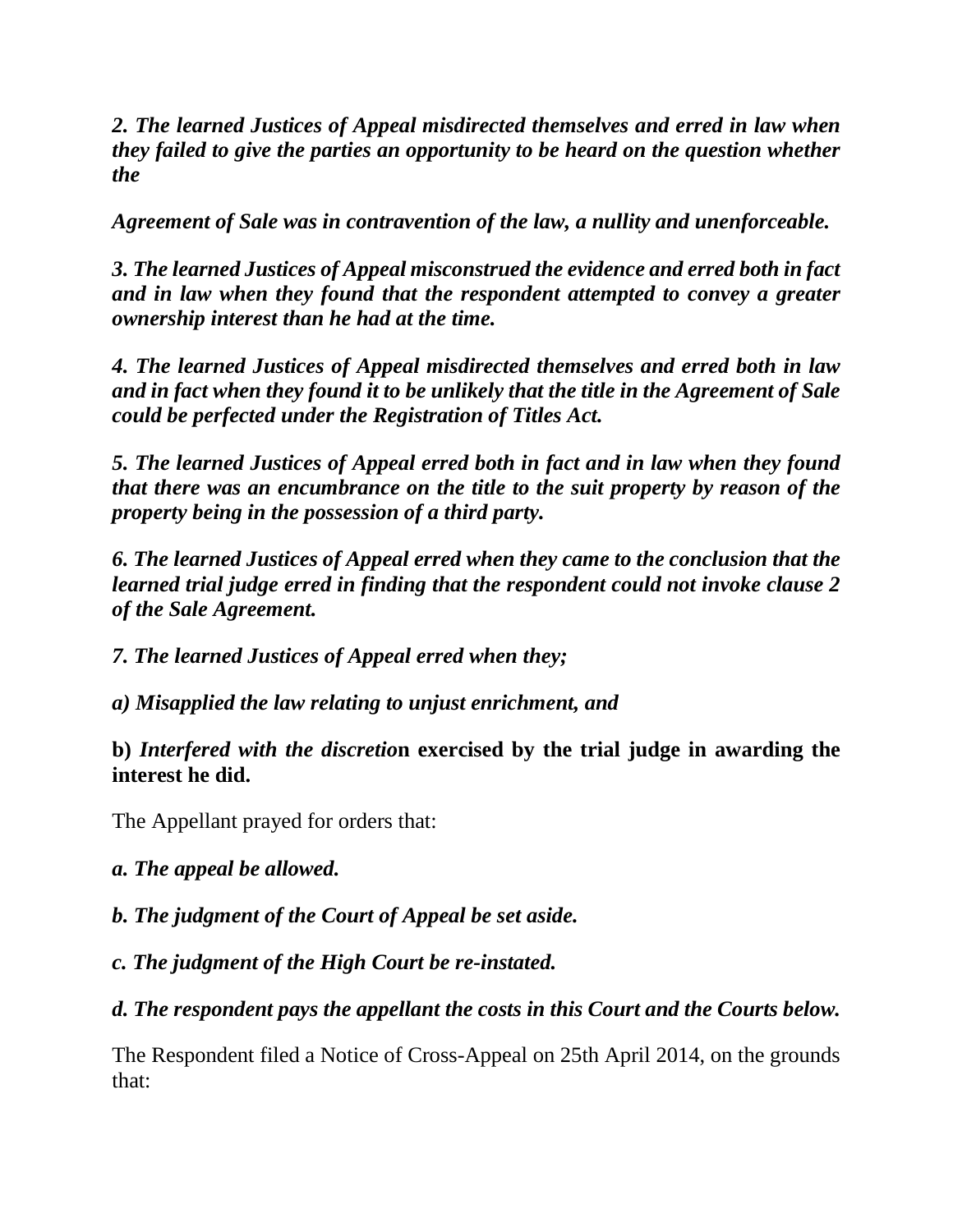**1.** *The learned Justices of Appeal erred in law and in fact in finding the respondent to have committed an illegality under the Financial Institution Act and/or finding the respondent in pari delicto with the appellant in such alleged illegality***.** 

*2. The learned Justices of Appeal erred in law and in fact in finding the respondent in breach of contract because of failure to deliver title to the appellant in respect of the suit property.* 

*3. The learned Justices of Appeal erred in law and in fact when they held that the appellant could not be a trespasser on the basis that a third party was in possession of the suit property.* 

The Respondent prayed for the following reliefs:

*a) A declaration that the suit land reverted to the respondent in accordance with the terms of the contract.* 

*b) The respondent is granted an order for vacant possession of the suit property.* 

*c) The appellant be ordered to pay general damages for trespass to land.* 

*d) The appellant be ordered to pay mesne profits at such rate and in such amount as the court deems fit from the day of filing the suit till payment in full.*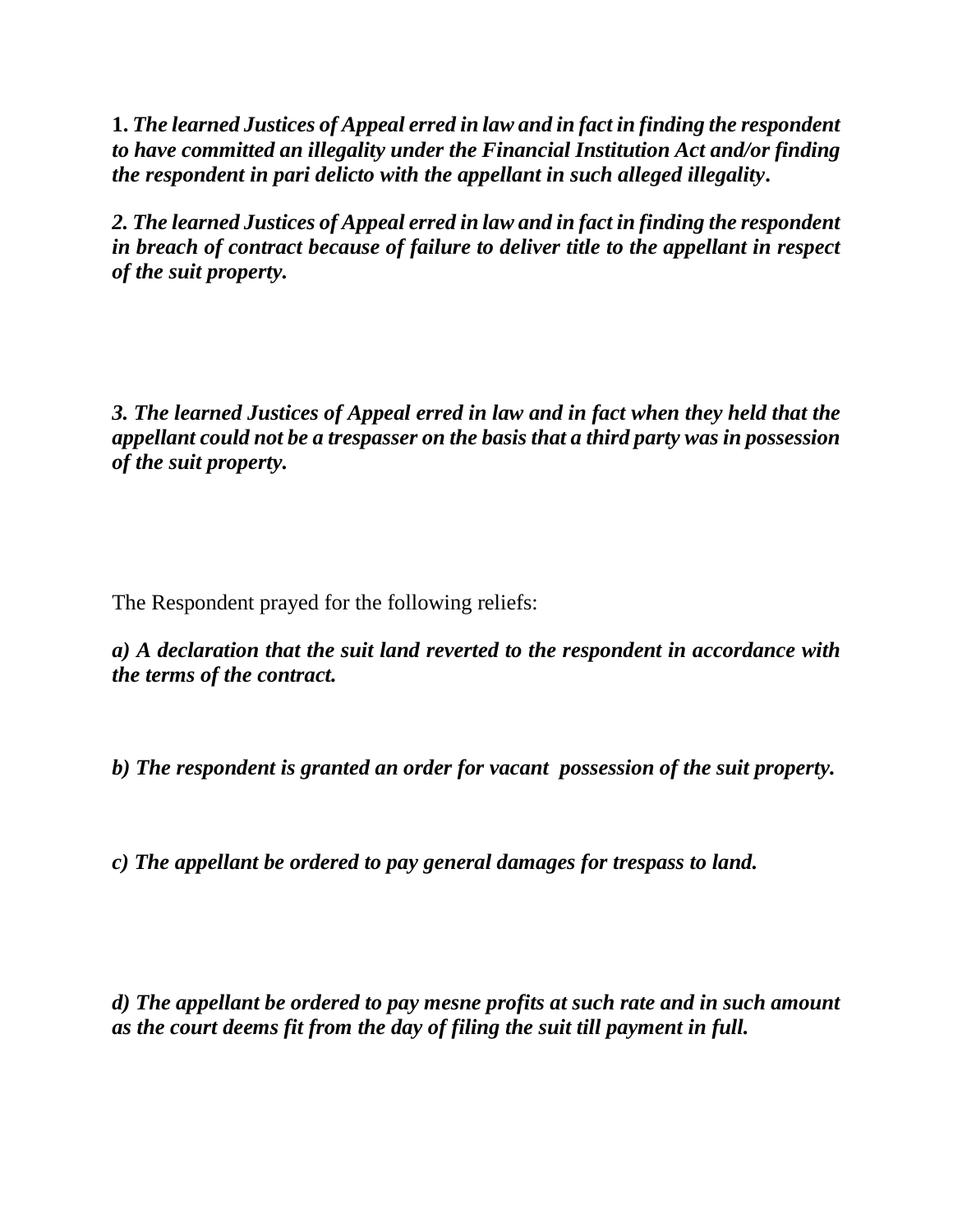*e) The appellant be ordered to pay interest on (c) and (d) above at the rate of 25% per annum from date of judgment and date of filing the suit respectively till payment in full.* 

*f) Costs in this Court and Courts below be granted to the respondent.* 

### **Representation: 5**

At the hearing, Mr.Didas Nkurunziza and Mr. Mohammad Mbabazi appeared for the Appellant while Mr. Hebert Byenkya and Ms. Pearl Nyakabwa represented the Respondent.

Mr. Nkurunziza relied on his written submissions and argued grounds 1 and 2 of the appeal together, then the rest of the grounds separately. Mr. Byenkya opted for oral submissions. He argued grounds 1 and 2 of the appeal together with ground 1 of the cross of appeal, then grounds 3, 4 and 6 of the appeal together with ground 2 of the cross-appeal and then ground 5 separately. He did not submit on ground 7.

#### *Consideration of the Grounds*

In ground 1 of appeal, the Appellant complained of an error of law in that the Learned Justices of Appeal selectively applied the provisions of the Financial Institutions Act to hold that the Agreement of Sale was in contravention of the law, a nullity and unenforceable.

In ground 2, the Appellant complained that there was an error of law in that the Learned Justices failed to give the parties an opportunity to be heard on the question as to whether the Agreement of Sale was in contravention of law, a nullity and unenforceable.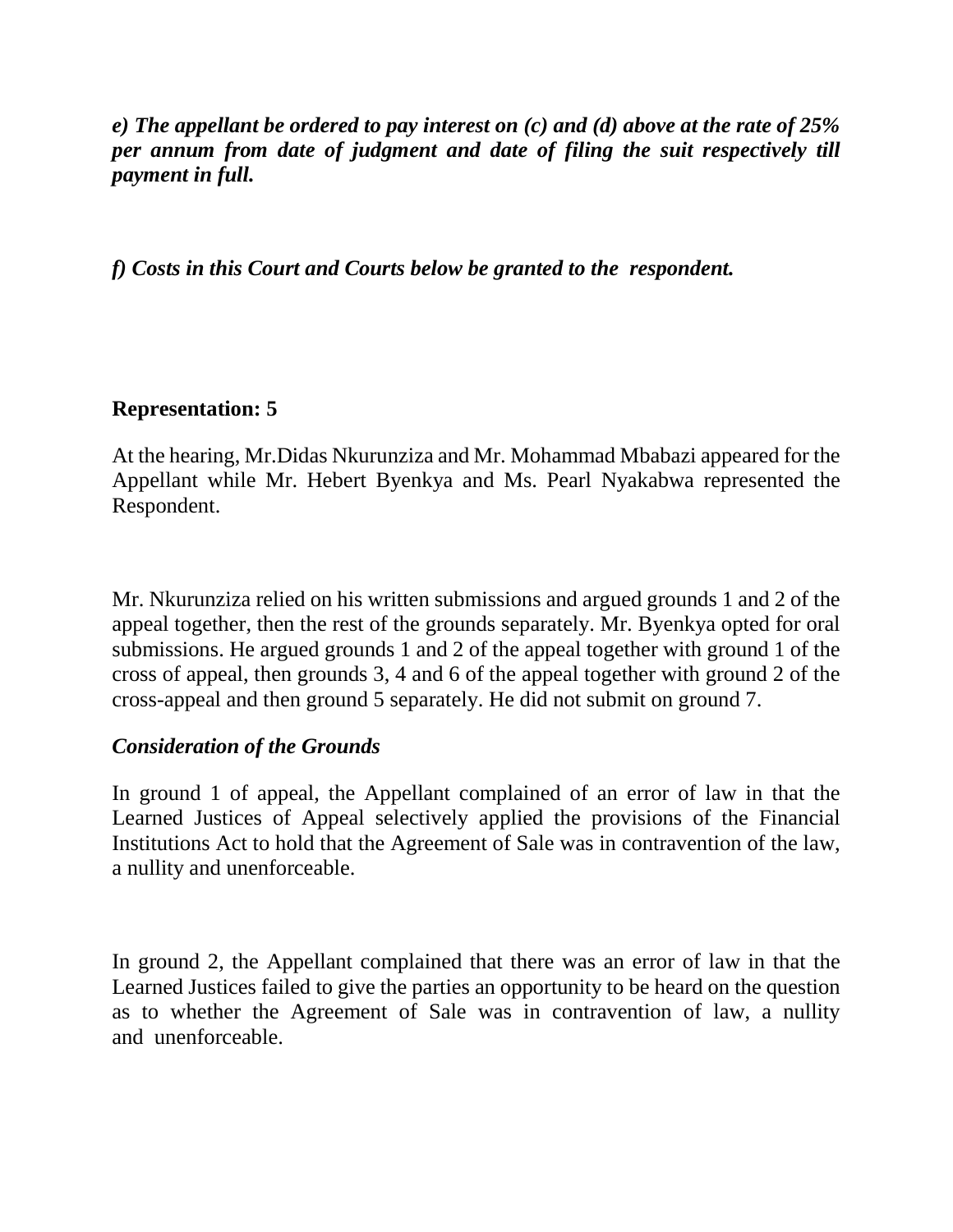Submitting on the two grounds, Mr. Nkurunziza contended that although it is trite law that an illegality once brought to the

attention of Court, cannot be condoned, however, such illegality must be unequivocal, clear and sufficiently proved. Where further inquiry is required to see whether or not an illegality has in fact been committed, then a court of law is not entitled to make such finding or come to the conclusion that an illegality exists unless and until such further inquiry has been undertaken and the facts established. He cited the case of **Mohammed Mohammed Hamid v Roko Construction Civil Appeal No. 1 of 2013(SC)** in support of his submission**.** 

He submitted that in the instant case, there was no pleading or issue of illegality in the High Court and Court of Appeal, nonetheless, the Learned Justices of Appeal identified and relied on S.18 (1) (c) of the Financial Institutions Act to reach their conclusion that the Appellant, had, in contracting to purchase the suit property, committed an illegality which could not be condoned, therefore, the contract had to be set aside as being unenforceable, null and void.

He asserted that this was an error because the prohibition in section 18 of the Financial Institutions Act is so equivocal and is subject to exceptions that the learned Justices could not have properly come to the conclusion that an illegality had been committed without receiving evidence and hearing the parties on the matter. He elaborated his point further by giving the following reasons:

Firstly, he submitted that sub-section (2) of that section provides a rider that, a financial institution may, notwithstanding sub-section (1) and while engaging in an undertaking mentioned in sub-section (2), with permission from the Central Bank, purchase or acquire property without committing an illegality. He stressed that the Learned Justices could not reach a conclusion that an illegality had been committed without first having evidence that the Central Bank had or had not permitted the appellant to acquire the suit property.

Secondly, he contended that Section 18(1)(c) of the Financial Institutions Act itself contains exceptions including for instance, where the purchase was reasonably necessary for the purpose of conducting its business, housing staff, or securing a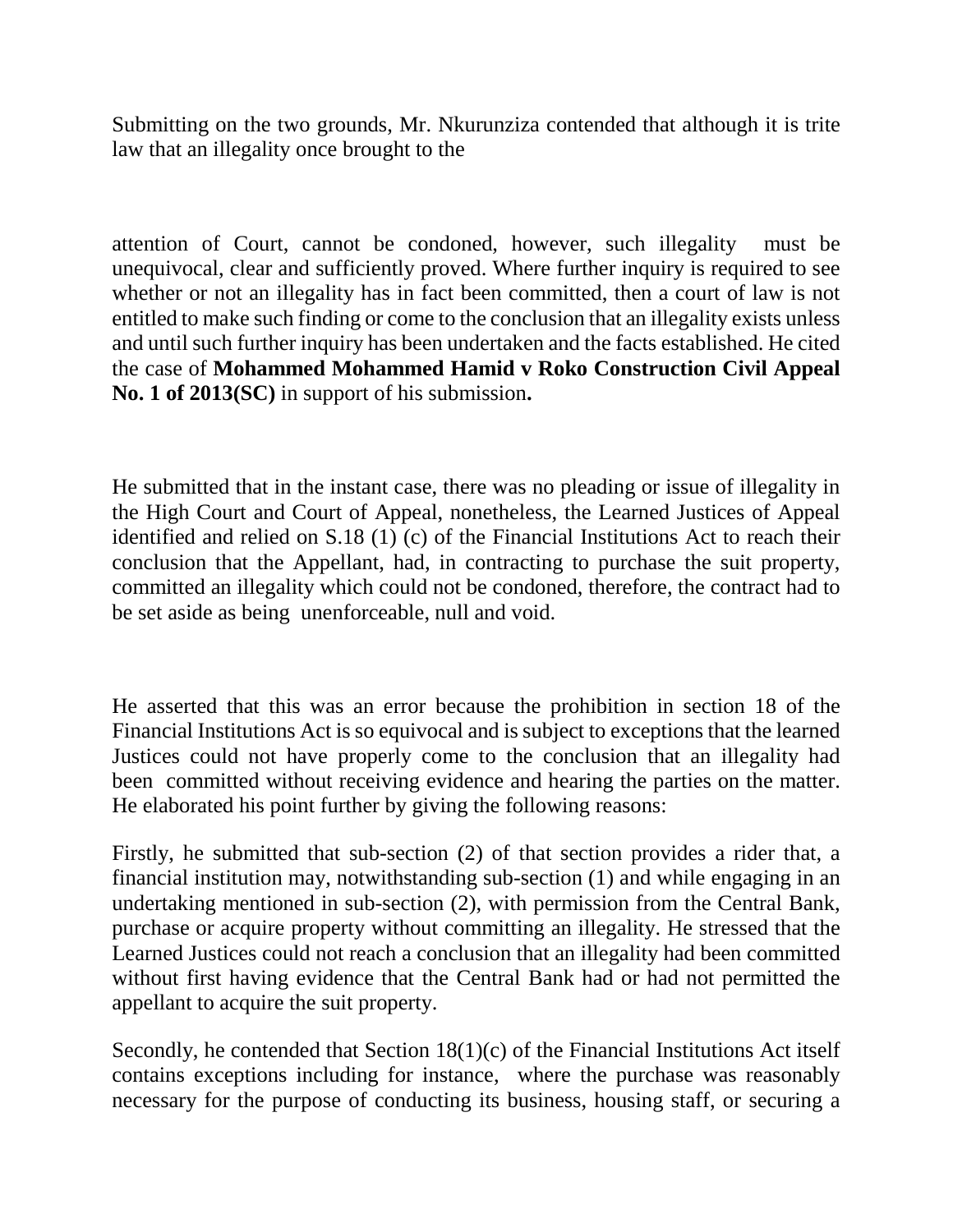debt. Therefore, in order for the prohibition to apply, there must be evidence before Court to prove that the purchase was not covered by these exceptions. There was no such evidence before the Court of Appeal.

Thirdly, he argued that in any event, but without prejudice to the foregoing, the evidence showed that the appellant was purchasing the property on behalf of one Lt. Col Nyanzi, its client and a disclosed principal and not in its own right. On the contrary, he contended, such purchase is actually protected and contemplated by section 18(1) (c) of the Financial Institutions Act for *"securing a debt on any immovable property...*" There was thus nothing wrong with the appellant purchasing the property

for his client/customer in its name until the customer pays off the debt incurred in purchasing the property on its behalf.

Lastly, on ground 2 of appeal, he contended that the learned Justices failed, contrary to Rule 102 (c) of the Court of Appeal Rules, to give an opportunity to the parties to address them on the matter before coming to the conclusion that an illegality had been committed. In so doing, the learned Justices made assumptions of fact not supported by evidence. They thus erred in law and deprived the Appellant of the fundamental right to a fair hearing guaranteed under Article 28(1) of the Constitution. In support of his submissions on this ground, counsel once again cited the case of **Hamid v. Roko (supra)** and the decision of Katureebe, JSC (as he then was) in **Bakaluba Mukasa v Betty Nambooze Bakireke, Election Petition Appeal No.04 of 2009.** He prayed that grounds 1 and 2 of the appeal be upheld.

In his reply, Mr. Byenkya did not challenge the position of the law stated by Mr. Nkurunziza regarding illegalities and the right to a fair hearing as well as the authorities cited. He only added the case of **Active Automobile Spares Ltd vs Crane Bank and Rajesh Parkesh SCCS 442 of 2003** on the same point. His contention was, however, that the learned Justices could not be faulted for their decision since there was ample evidence from both parties to support the finding by the learned Justices that the property was being bought for a client other than for the normal business of the bank**.** Grounds 1 and 2 of the appeal should therefore be disallowed.

He then submitted on ground 1 of the cross-appeal where the Respondent complained against the finding by the learned Justices that he was in *pari delicto*  with the Appellant in the alleged illegality. According to him *pari delicto* only applies where the offence is for both parties to the contract. In the instant case the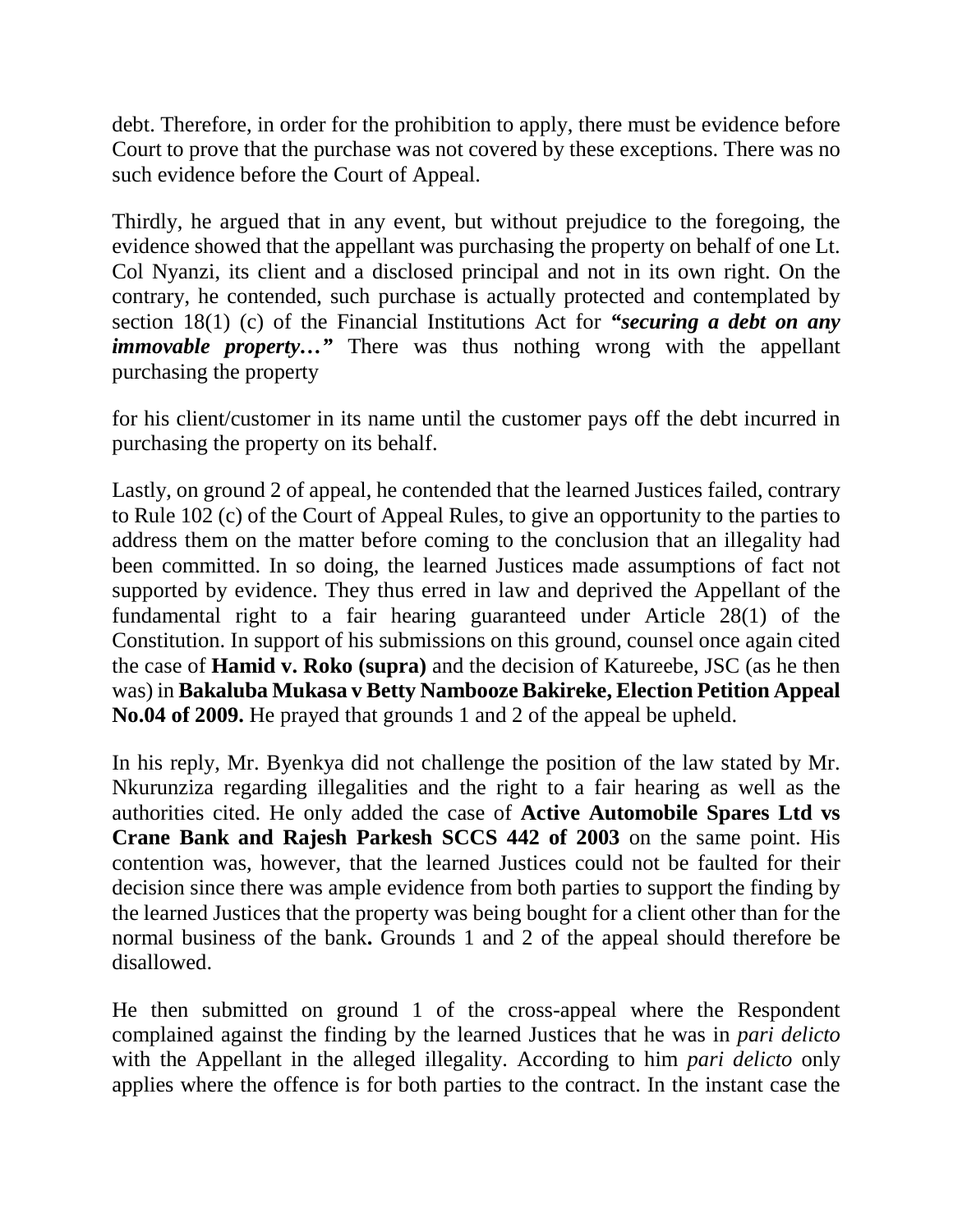provisions of section 18 of the Financial Institutions Act create the offence in respect of financial institutions only. The learned Justices, therefore, erred in their finding that the parties were in *pari delicto*. He relied on the cases of **Ahmad Ibrahim Bolim v Car and General (U) Ltd. SCCA No. 12 of 2002** and **Mistry Amar v Serwano Wofunira Kulubya 1963 EA 408.** 

Secondly, and relying on the above authority, he submitted that where one does not base his or her right of possession on the impugned agreement, one would not be in *pari delicto*. He submitted that in the case cited above, the respondent's right of possession was in no way based on the purported agreement. What happened was that the respondent was not coming to court to enforce the contract since he had actually terminated it. He was rescinding it and saying that the contract could not be performed and wanted the situation to revert to what it was before the contract. That the respondent in that case also had possession by virtue of having an interest in the land. The right was based on the certificate of title. The innocent person in terms of illegality was the respondent who was the previous owner of the land because the impugned contract was what had given the appellant the right to possess the land.

He submitted that when you apply this criterion to the instant case, you will find that the Respondent was also saying that the contract will not be performed and the Respondent was also not relying on the contract to get possession of the land. He had a registered interest as the beneficial owner thereof on which he was relying to repossess the land, not the sale agreement.

His other argument is that the same authority also talks of policy considerations in deciding whether or not to enforce an illegality against a person accused of participating in illegality. That you look at whether policy considerations require that the person should be punished too. That going by these criteria, the respondent could not be in *pari delicto* because the framers of the Financial Institutions Act decided that one side commits the offence and the other side does not. So, there is no policy reason to find the parties in *pari delicto*.

In the premises, Mr. Byenkya prayed that this Court finds that the respondent was not in *pari delicto* and ground 1 of the cross appeal succeeds.

I have carefully considered the submissions on the above grounds. In ground 1 of appeal, the question whether the court can condone an illegality once brought to its attention is settled. A court cannot condone an illegality. The case of **Makula International Ltd v His Eminence Cardinal Nsubuga and Anor, [1982] HCB 15,**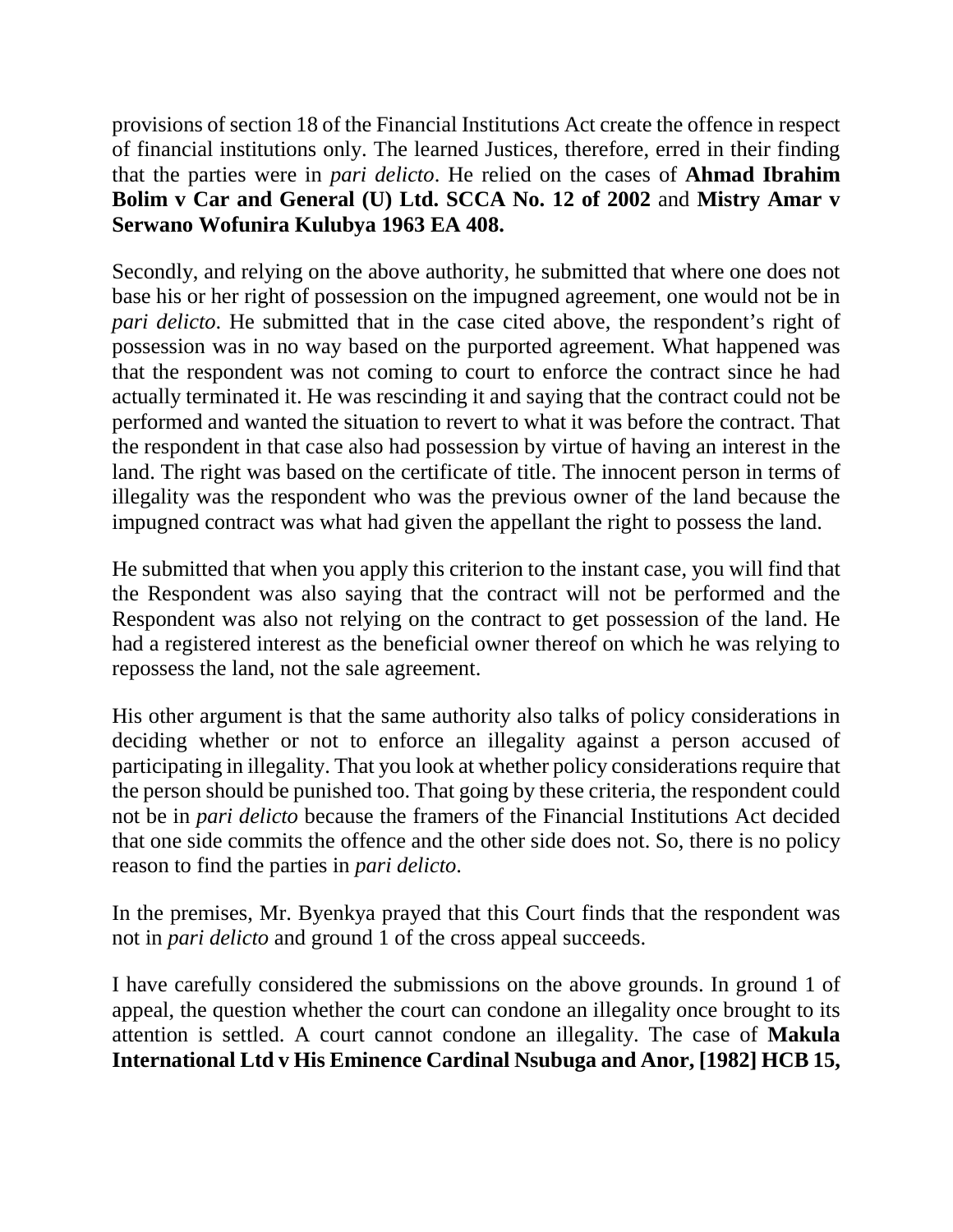which remains the locus classicus on the question of illegality, holding No. 16 was to the effect that:

*"… A court of law cannot sanction what is illegal and illegality once brought to the attention of the court, overrides all questions of pleading, including any admissions made thereon".* 

However, as Mr. Nkurunziza rightly stated, such illegality must be obvious or clear from the evidence before court. Where it is not clear or obvious, then the court must carry out further inquiry to establish the illegality by giving the parties an opportunity to explain their positions.

According to decided cases, an appellate court must even be more cautious in concluding that an illegality has been committed where it was not canvassed in the lower court or before it.

In the case of an appellate court, I find holding No. 6 of the case of **Makula International** very instructive. There the court held:

*"6.The appellate court should only decide in favour of the appellant on a ground raised for the first time if its satisfied beyond doubt, that it had before it all the facts bearing upon the new contention as completely as would have been the case if the controversy had arisen at the trial, and next, that no satisfactory explanation could have been offered by those whose conduct is impugned if an explanation had been afforded to them in the witness box.*" (the underlining is for emphasis).

Earlier on, in the case of *H. Singh vs. Dhiman (1951) EACA 75* the East African Court of Appeal in the words of Justice Sir Newnham Worley, VP had stated in the lead judgment at page 77 that:

*"… although it is the right and duty of court to consider illegality at any stage yet, when it has not been pleaded and not raised in the Court below or, at best, only raised at a late stage, an appellate Court must be cautious and must consider whether the alleged illegality is sufficiently proved and must be satisfied that if there are matters of suspicion in the plaintiff's case, an opportunity was given for explanation and defense."( the underlining is added).* 

In that case, the question of illegality had been raised for the first time on appeal. The court declined to reach any conclusion on the matter without giving an opportunity to the parties for an explanation and defence.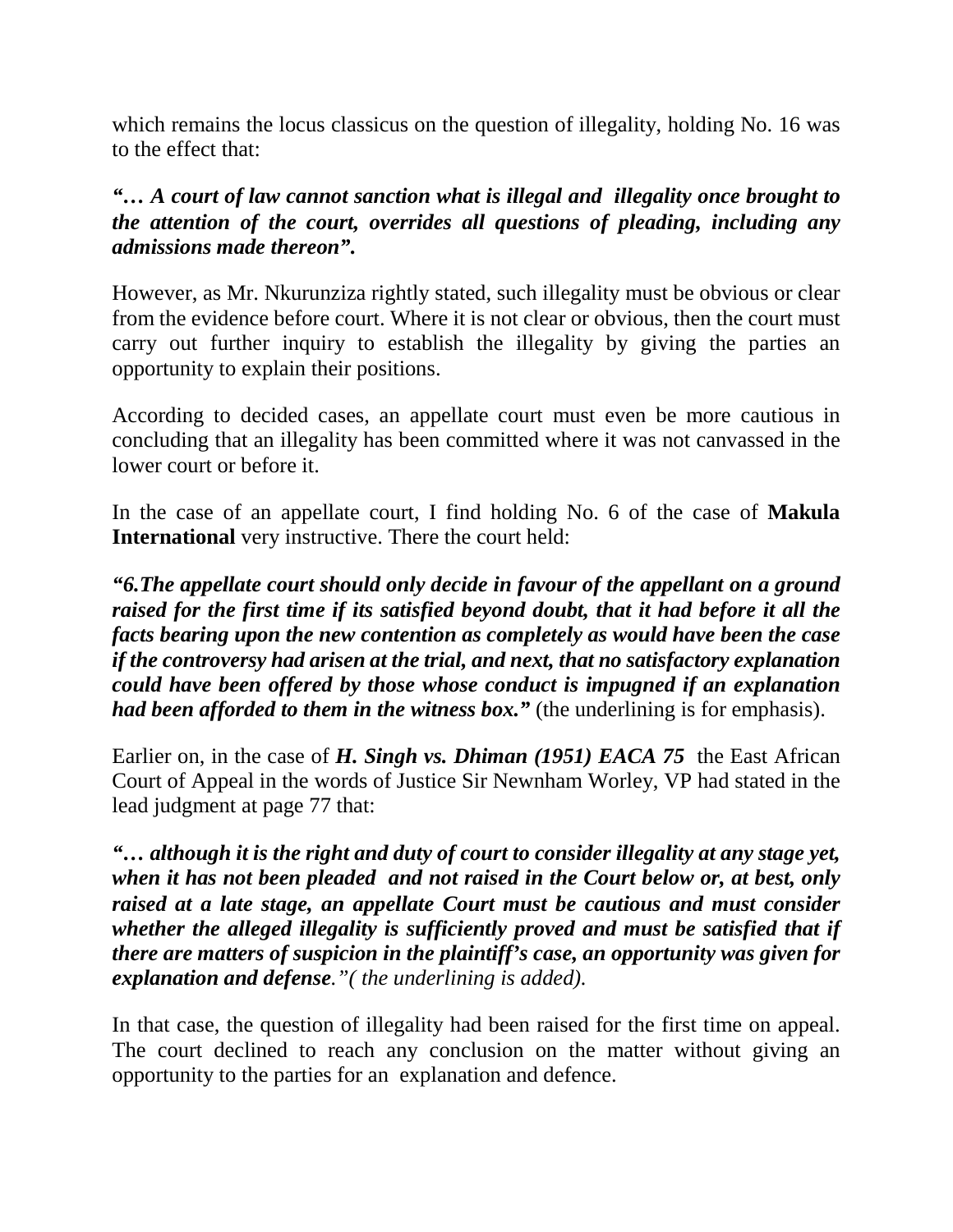In the instant case, the record shows that the issue of illegality was neither pleaded nor raised before the High Court from where the case had originated or before the Court of Appeal during the hearing of the appeal. Kakuru JA, who wrote the lead judgment with which the other learned Justices agreed, found it out at the stage of drafting the judgment. The issue therefore is, whether the alleged illegality was sufficiently proved and no satisfactory explanation could have been offered by the parties regarding the transaction in question even if they had been given a hearing.

The determination of this issue calls for the interpretation of the relevant part of section 18 of the Financial Institutions Act which reads:

## *"18. Trade, investments and immovable property.*

*(1) A financial institution shall not –*

*(a)…* 

*(b)…* 

*(c) purchase or acquire any immovable property or any right in it except as may be reasonably necessary for the purpose of conducting its business or of housing or providing amenities for its staff, but this paragraph shall not prevent a financial institution –*

*(i) from letting part of any building which is used for the purpose of conducting its business; or* 

*(ii) from securing a debt on any immovable property and in the event of default in payment of such debt, from holding such immovable property for realisation at the earliest moment suitable to that financial institution."* 

Sub-section (2) provides as follows:

*"Notwithstanding subsection (1), the central bank may permit a financial institution to engage in a commercial, agricultural, and industrial or other undertaking upon such conditions as it may deem fit, provided that the undertaking is not likely to impair the viability and efficiency of the financial institution."* 

Section 18 of the Financial Institutions Act is clear in my view. Although the section prohibits a financial institution such as the appellant from purchasing or acquiring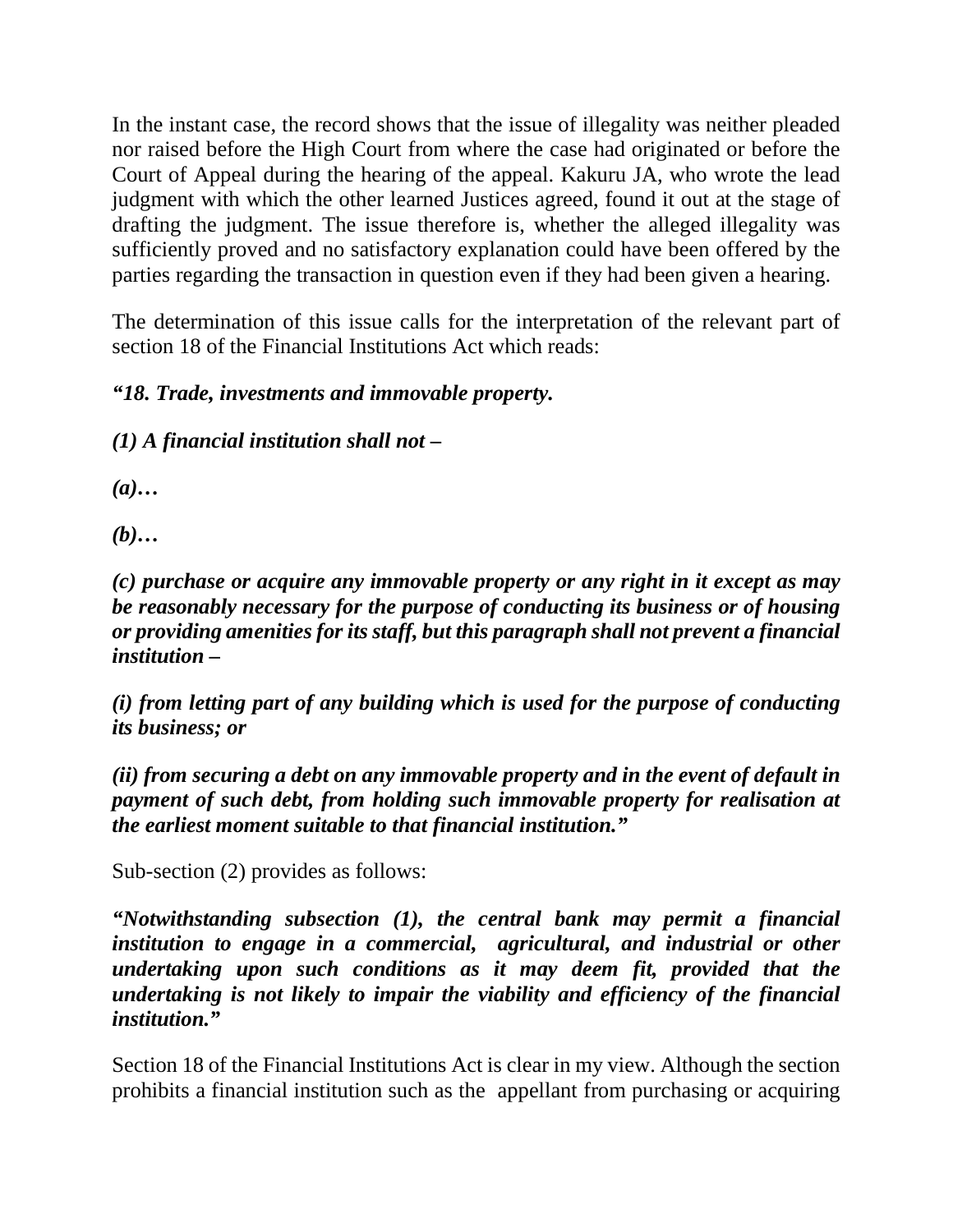any immovable property or any right in it, the section 18(1)(c) provides exceptions as well, where it is reasonably necessary for the purpose of conducting its business, or housing or providing amenities for staff, or for letting part thereof for purpose of conducting business or securing a debt. In order to determine the question of illegality under this section, therefore, the court had to answer a number of questions including whether the purchase was reasonably necessary for the purpose of conducting business or for housing staff; or for letting part of it for conducting business or for securing a debt on it. These questions were not raised by the court before reaching its conclusion.

Similarly, sub-section (2) provides that a financial institution may engage in a number of undertakings with permission from the central bank. It is thus apparent that it was possible for the Appellant to purchase the suit property after obtaining permission from the Central bank without contravening section 18 of the Financial Institutions Act. There was need, for that reason, for the learned Justices to inquire whether the appellant had obtained the requisite permission from the Central bank to purchase the suit property prior to the transaction.

Lastly, if the appellant bank was purchasing the property for a third party as the evidence shows, then the question of illegality would not even arise, since the bank would not be purchasing in its own right.

From the foregoing, I find that the evidence relied on by the Learned Justices of Appeal was insufficient to conclusively prove illegality in the absence of an explanation from the appellant as to whether the transaction did not fall within the rest of the exceptions or the proviso under section 18 of the Financial Institutions Act.

In the premises, I accept the submissions by Mr. Nkurunziza and accordingly uphold ground 1 of the appeal.

This brings me to the complaint in ground 2 of the appeal. Here, the issue is, whether the Learned Justices actually failed to give the Appellant a hearing before determining the question of illegality as alleged, and if so, whether they contravened Rule 102 of the Court of Appeal Rules and Article 28 of the Constitution.

Rule 102 (c) reads:

*"102 (c) the court shall not allow an appeal or cross- appeal on any ground not set forth or implicit in the memorandum of appeal or notice of cross appeal, without affording the respondent or any person who in relation to that ground*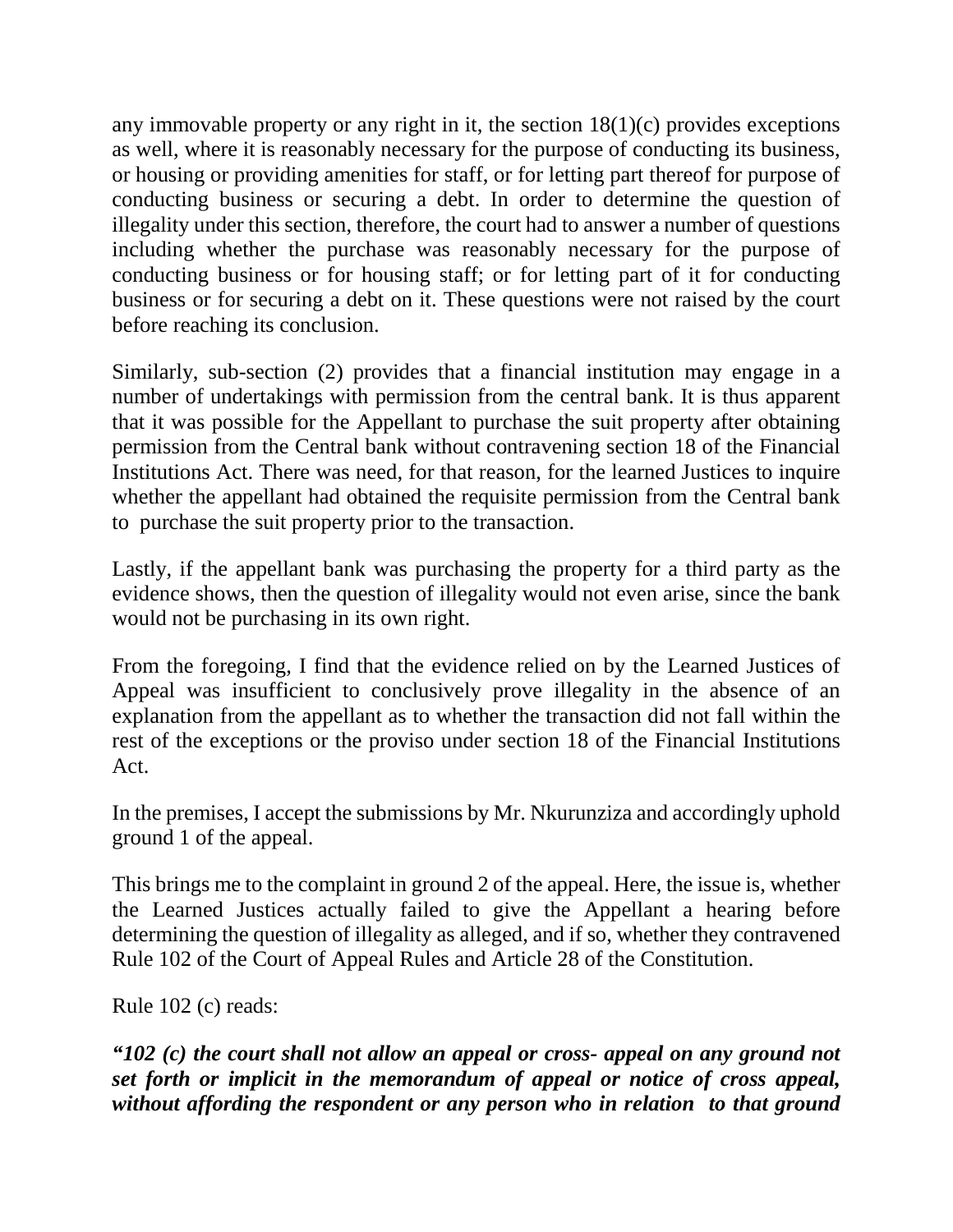*should have been made a respondent, or the appellant, as the case may be, an opportunity of being heard on that ground"* (the underlining is provided for emphasis.)

The ground of illegality was not set forth nor was it implicit in the memorandum of appeal, yet the Learned Justices of Appeal based their decision to dismiss the appeal on it. In the case of *Hamid v Roko Construction (supra)* this Court stated as follows:

"*We have perused the eight grounds of appeal which were lodged in the Court of Appeal on behalf of the present respondent. None of those eight grounds of appeal in the memorandum complained about illegalities upon which the learned Justices decided the appeal. In our considered view, and with respect, the decision of the Court of Appeal contravened Rule 102 (c) of the Rules of the Court of Appeal."* 

The Court held that the requirement in Rule 102 is mandatory. That the sub rule is a reproduction of Rule 101 (c) of the former Court of Appeal Rules, 1972 which was operating when the former Uganda Court of Appeal decided the **Makula** case. That the Court must have borne this in mind when it allowed parties to address it before it made its decision on the basis of an illegality brought to the attention of the Court

In that case this Court also observed as follows:

*"We may again point out that in the Makula case advocates for the respondent had been awarded by the registrar of the court costs of the litigation at 10% of the damages awarded by the trial court. This was contrary to the relevant taxation of costs rules. The former Uganda Court of Appeal which found the substantive appeal incompetent heard the parties on the aspect of violation of Taxation of Costs Rules before it reduced the costs in favour of one side.*

The Court found that the Court of Appeal had not followed the permissible procedure in deciding the appeal and, therefore, allowed the appeal, set aside the orders of the Court of Appeal and returned the matter for re-hearing before a different panel.

Article 28(1) of the Constitution provides that:

*" (1)In the determination of Civil rights and obligations or any criminal charge, a person shall be entitled to a fair, speedy and public hearing before an independent and impartial court or tribunal established by law."*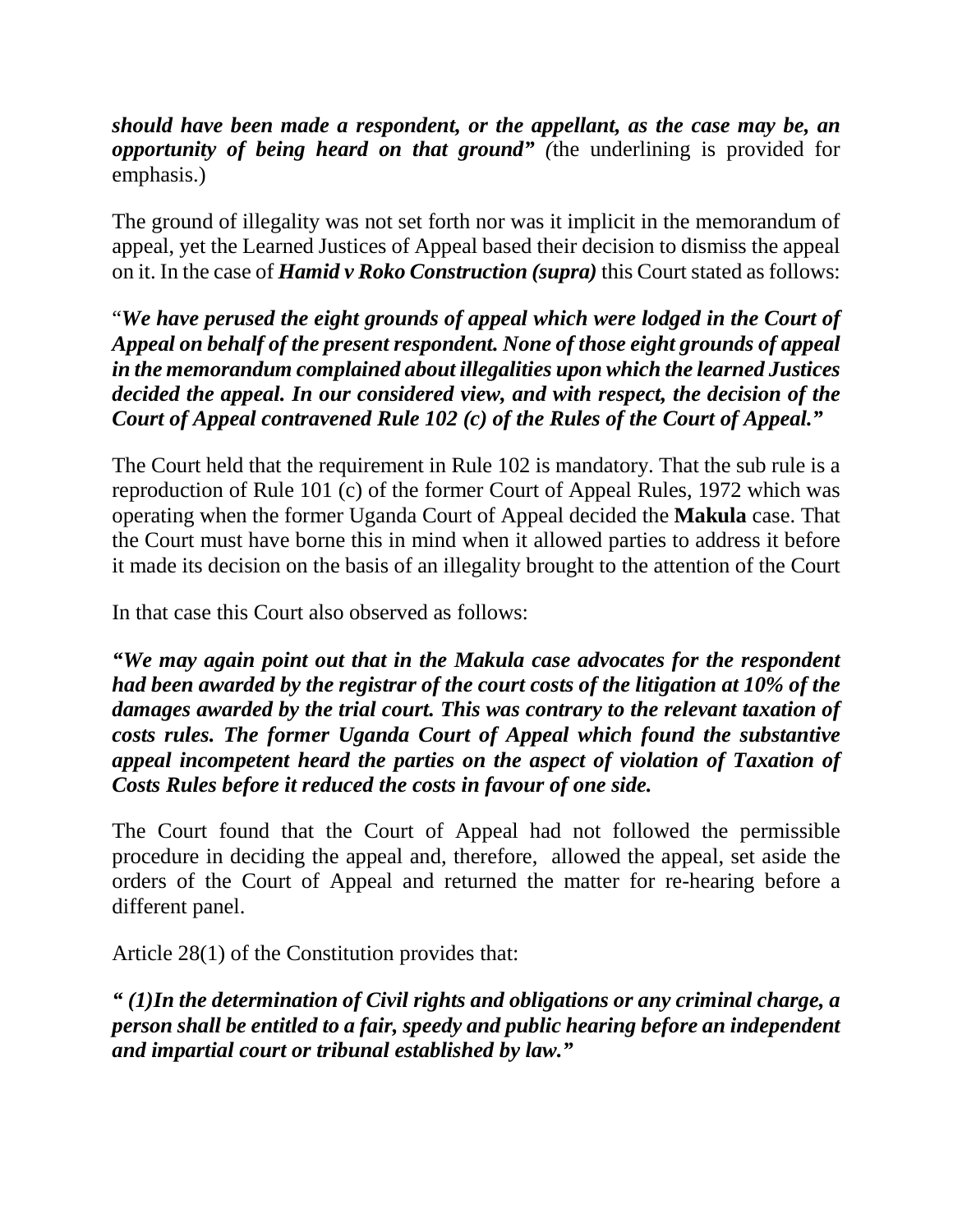In the case of **Nambooze** *Bakireke (supra)* Katureebe JSC, (as he then was), held that the right to a fair hearing is one of the fundamental rights guaranteed by the Constitution. He further held that this right is so fundamental that it is given in Article 44 of the Constitution as one of those rights that are non-derogable. That because of its very importance, allegations of denial of the right to fair hearing or trial should not be made lightly or in passing as they impact on the very core of our trial system.

In **Hamid** *v Roko Construction (supra)* this Court stated in respect to Article 28 as follows:

### *" There is no doubt that all the authorities cited by counsel for the appellant emphasise the need to hear both sides on a crucial point in a case before deciding the case one way or the other. And this is properly emphasized by clause (i) of Article 28 of our Constitution which provides for fair hearing."*

In this case, as earlier on stated, the issue of illegality was neither pleaded nor canvassed before both courts; it was discovered at the late stage of drafting the judgment. Being an appellate court, the Learned Justices of Appeal had to be very cautious and had to consider whether the illegality was sufficiently proved. It was in my view, obligatory upon the Learned Justices of Appeal, upon detecting an illegality during the course of drafting their judgment on the basis of the available evidence, to summon both parties to address them on the issue before taking a decision. This would have satisfied the requirement of Rule 102 (c) of the Court of Appeal Rules as well as Article 28(1) of the Constitution. As stated in **Hamid** *v Roko Construction (supra)*,:

### *"The Court of Appeal is the second highest court in Uganda. As prescribed under Article 28(1) of the Constitution, litigants expect the Court of Appeal to handle litigation with fairness and openness…"*

In light of the above finding, and with respect to the Learned Justices of Appeal, I find that they did not consider all the exceptions under section 18 Financial Institutions Act nor did they give the parties an opportunity to be heard before determining the issue of illegality. The consequence of failure to observe the rules of natural justice renders the decision void. (See:**Ridge v Baldwin [1953] All ER 66.**)

Accordingly, ground 2 of the appeal is also upheld.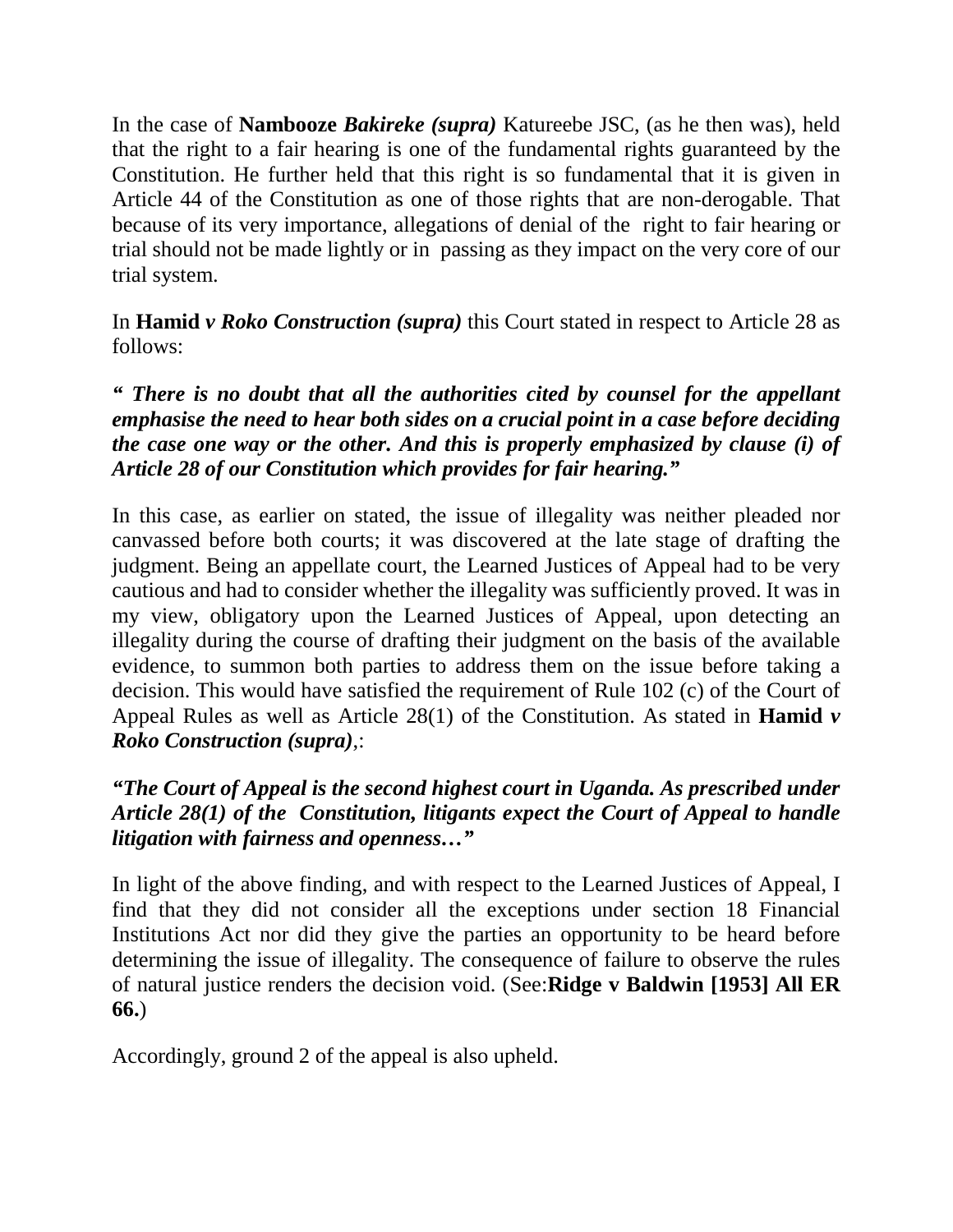Ground 1 of the cross- appeal is also taken care of in light of the above finding. It is allowed

In ground 3 of the appeal, the Appellant criticized the finding by the learned Justices of Appeal that the respondent attempted to convey a greater ownership interest than he had at the time.

The thrust of the submissions by Mr. Nkurunziza on this ground is that the respondent did not attempt to convey a greater ownership interest in land than he had at the time of executing the Sale Agreement at all. The respondent contracted as an equitable owner not as a registered proprietor. In law, there is nothing to prevent an equitable owner from selling his interests either actual or in expectancy, in property. The Learned Justices, therefore, erred both in law and in fact when they found that the respondent attempted to convey a greater ownership interest than he had at the time. He cited the case of **Manzoor v Baram** 5 **[2003] 2 EA 580 per Oder JSC (RIP) and Alibhai & Others v Karia & Anor [1995-98]2 EA 9 (SCU)**  in support of his submissions on this point**.** 

Mr. Byenkya also faulted the Learned Justices of Appeal for their findings in this ground.

The learned Justices found at page 8 to 9 of the judgment that:

*"The agreement that the parties signed creates rights and obligations in two distinct stages. First, an agreement to sell creates the corresponding obligation to convey title and render payment. This stage culminates in the closing where title is actually transferred. A suit may be brought for a breach of contract, and the remedies for contractual breach apply.* 

*The second is after the title is transferred, the buyer may acquire different rights based on the title deed. In this stage, the buyer may be entitled to protections from liability as a bona-fide purchaser for value without notice.* 

*Here the seller may also be obligated to indemnify the buyer from various third party claims or later discovered defects.* 

*In this case the two stages are continuously confused and conflated. The "agreement of sale " purports to immediately transfer "all the property herein described to hold absolutely without encumbrances"…Thus, not only is the distinction between a contract to sell property and the actual transfer of title*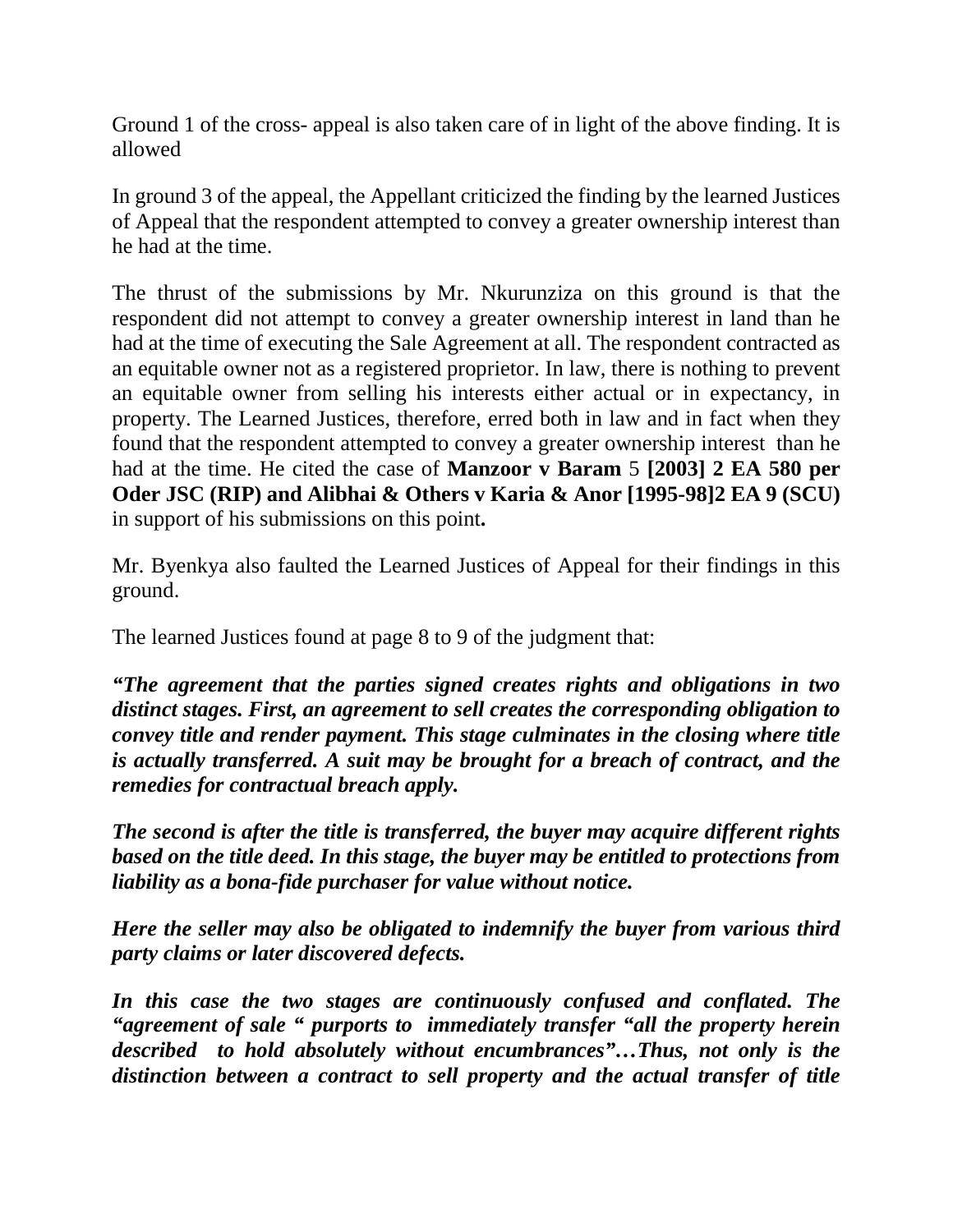*completely ignored, but the appellant also attempts to convey a greater ownership interest than he had at the time.* 

*Thus, the contract may be either treated as void and unenforceable in its entirety, or it may be treated as a mere contract for sale of land and not as an actual conveyance of property. Assuming the latter approach, there are several issues the case presents."* 

The Learned Justices of Appeal proceeded on the basis that it was an agreement for the sale of land and not as an actual conveyance of property.

They found that:

(i) The title could not be perfected under section166 of 20 the Registration of Titles Act as there was no trust deed since it was said to be lost;

(ii) Section 134 of the Registration of Titles Act does not apply because the appellant as an administrator of his late father's estate could not be registered as a proprietor of the suit property when his late father was only a beneficiary of the same under a trust that had been created by the registered proprietors that had gone missing;

(iii) There was also the question of possession. The evidence clearly showed that the suit property was neither in the possession of the appellant as vendor and ultimately, the bank as the purchaser, but rather, the property had been for a long time and continues to be in the possession of a third party, namely, the family of the late Lt. Col. Nyanzi.

In my opinion, the evidence clearly showed that the Respondent's father's interest was that of a beneficiary under a trust created by the registered proprietors who were by then deceased. The agreement of sale clearly stipulated that the Respondent's father was selling in his capacity as the lawful beneficial owner, not the owner and the title to the suit property was to be transferred at a later date. The complaint is, therefore, a genuine one.

Ground 3 of the appeal succeeds for that reason.

The criticism in Ground 4 is that the Learned Justices of Appeal misdirected themselves and erred both in law and in fact when they found it to be unlikely that the title in the Agreement of Sale could be perfected under the Registration of Titles Act.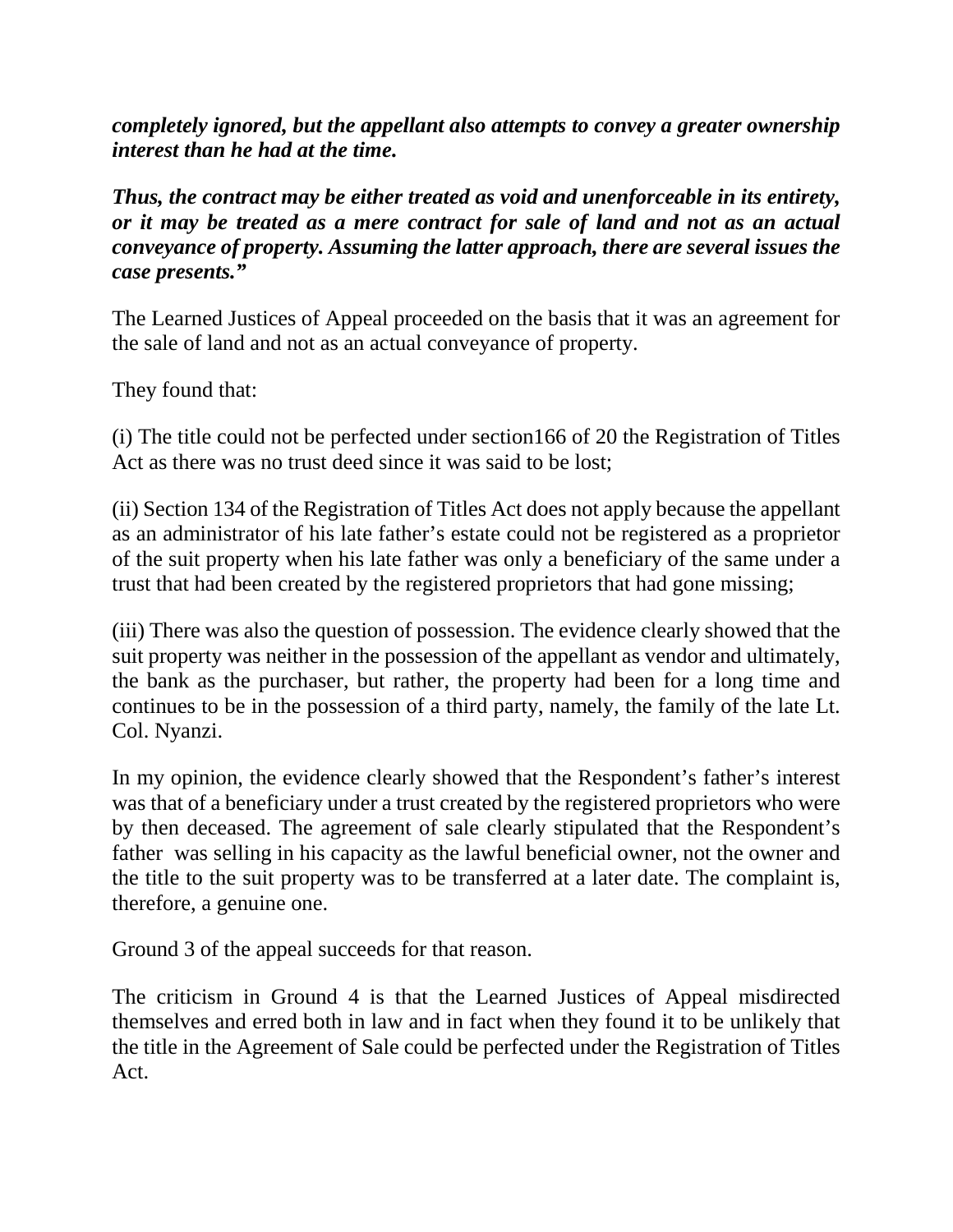Mr. Nkurunziza submitted that the trustees, Dharamsi Morarji Bhatia and his wife were registered as proprietors of the property on the 5th November 1935. On the same date using a later instrument, they registered the trust in favour of their son Narottam Dharamsy Bhatia. He contended that, there would have been nothing legally wrong with the respondent taking proceedings against the Executor of their estates to have the suit property transferred into his names, if such Executor was reluctant to transfer.

He submitted further, that the Commissioner for Land Registration had also advised the respondent in his letter of 4th June, 1996, to try either a direct transfer or an application under section 143 now 134 of the Registration of Titles Act. Counsel further argued that, in the alternative, the Respondent could have sued to establish his legal right under the suit property and upon recovery thereof, he could have invoked section 177 of the Registration of Titles Act, to have the title perfected into his names and thereafter conveyed the same to the appellant as per the contract. That in light of the above evidence and the provisions of the Registration of Titles Act, the learned Justices of Appeal misdirected themselves and erred both in law and fact when they found it to be unlikely that the title in the Sale Agreement could be perfected under the Registration of Titles Act.

Mr. Byenkya on his part supported the finding of the learned Justices, on the ground that it was based on the evidence on record. Therefore, the finding cannot be faulted.

After reviewing the evidence, this is what the Learned Justices of Appeal found:

*"Looking at the evidence as a whole it appears unlikely that the title in this agreement could be perfected under section 166 of the RTA as there is no trust deed as it is said to be lost and section 134 of the RTA does not apply because the appellant as Administrator of his late father's estate could not be registered as proprietor of the suit property when his late father was only a beneficiary of the same under a trust that had been created by the registered proprietors that had gone missing."* 

I respectfully agree with the findings by the Learned Justices of Appeal. As Mr. Byenkya rightly argued, the evidence supported that finding. It showed that both parties had made numerous attempts to secure the transfer of the title. Both parties had used their respective lawyers. The Appellant had hired a Mr. Lwanyanga who had tried to get the transfer by applying for a limited grant of administration. It was also evident that the title was not vested in the Respondent. The Respondent had hoped to secure the title and then transfer it to the appellant.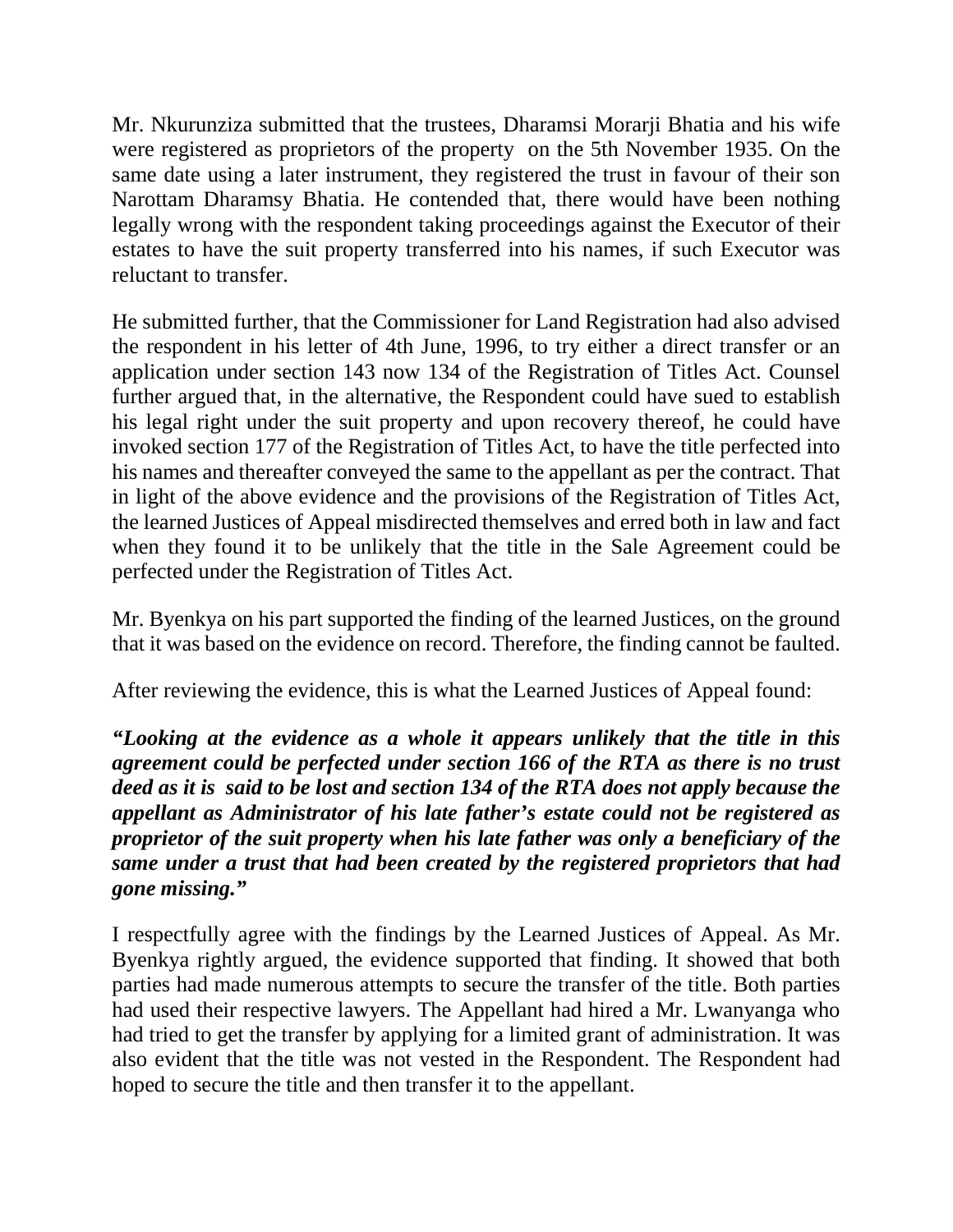Section 166 the of the Registration of Titles Act reads:

*"166(1) Whenever any person interested in land under the operation of this Act or any estate or interest in land appears at the High Court to be a trustee of that land, estate or interest within the intent and meaning of any law for the time being in force relating to trusts and trustees, and any vesting order is made in the premises by the High Court, the registrar, on being served with the order or an office copy of the order, shall enter in the Book and on the duplicate certificate of the title instrument, if any, the date of the order, the time of its production to him or her, and the name and addition of the person in whom the order purports to vest the land, estate or interest; and upon the date of that registration as defined in section46(3), that person shall become the transferee and be deemed to be the proprietor of the land, estate or interest."* 

It is clear from this section that in order to obtain a vesting order, the Respondent who was claiming under a trust, had to produce before court the trust deed before court could issue to him a vesting order. Without the vesting order, the Registrar could not enter his name on the Register Book for purposes of effecting transfer of the suit property. The trust deed could not be traced, so the title could not be perfected under section 166 of the Registration of Titles Act.

This finding is supported by the evidence on record that both parties had made numerous efforts using their respective lawyers to transfer the title to the appellant, but they had failed.

Further, Section 134(1) of the Registration of Titles Act provides that:

*(1) Upon the receipt of an office copy of the probate of any will or any letters of administration or of any order by which it appears that any person has been appointed the executor or administrator of any deceased person, the registrar shall on an application of the executor or administrator to be registered as proprietor in respect of any land, lease or mortgage therein described, enter in the Register Book and on the duplicate instrument, if any, when produced for any purpose, a memorandum notifying the appointment of the executor or administrator and the day of death of the proprietor when the day can be ascertained, and upon that entry being made that executor or administrator shall become the transferee and be deemed to be the proprietor of such land, lease or mortgage, or of such part of it as then remains unadministerd, and shall hold it subject to the equities upon which the deceased held it, but for the purpose of any*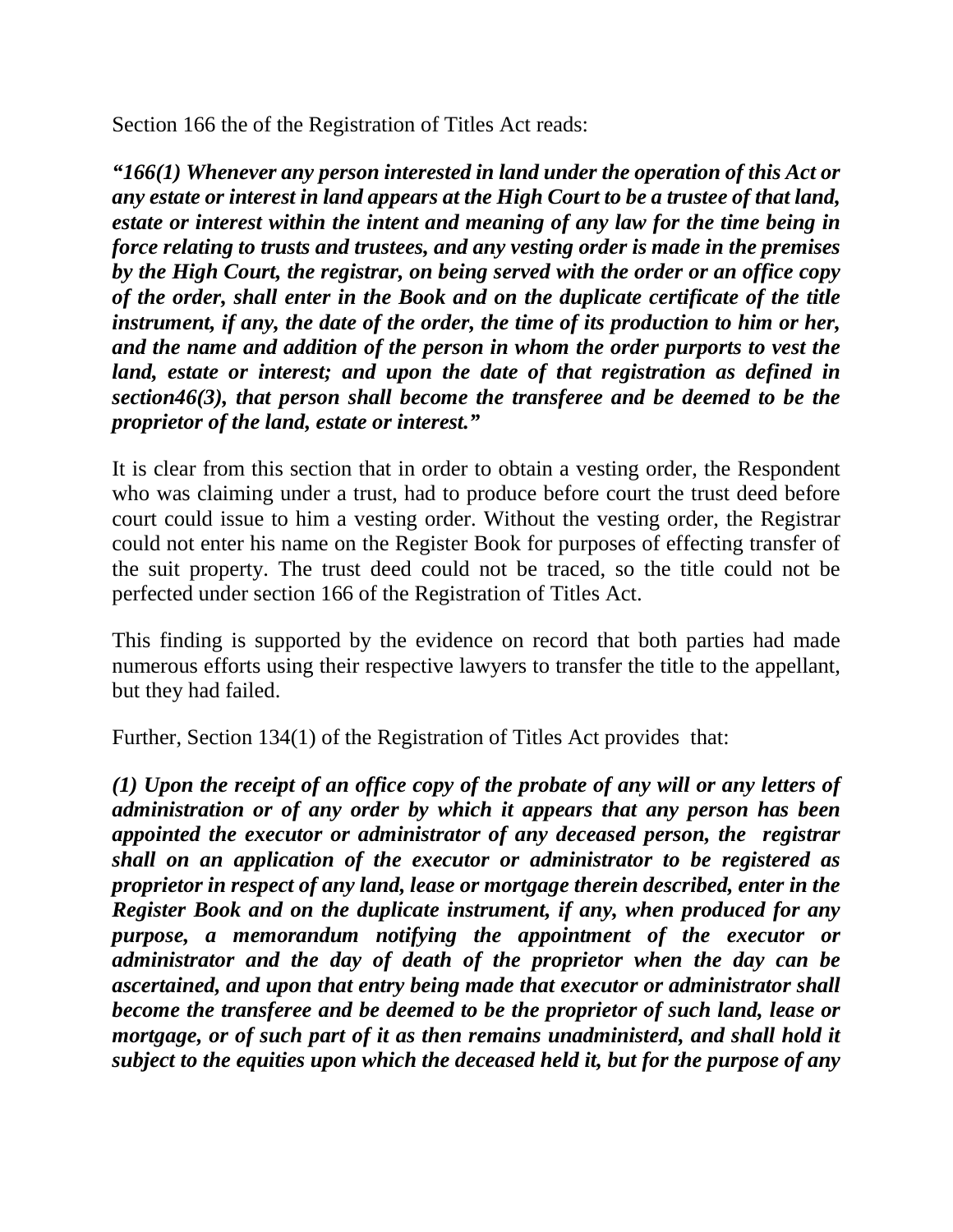### *dealings therewith the executor or administrator shall be deemed to be the absolute proprietor thereof."*

The section allows registration of persons who have been appointed executor or administrators of the estate of a deceased person. Since the Respondent's father was merely a beneficiary of the suit property under a trust deed which could not even be found, the Respondent who was the administrator of his father's estate could not be registered as the proprietor of the suit property under this section of the Registration of Titles Act. Consequently, the Respondent could not transfer to the appellant what he did not possess in the first place.

As Mr. Byenkya rightly submitted, and there is ample evidence that there was a bona fide effort to transfer the suit property, however, there was a missing link in that the title was not vested in the Respondent from the outset. Therefore, the title could not be perfected in the circumstances.

This ground therefore fails.

The gist of the complaint in ground 5 of the appeal is that the Learned Justices of Appeal were wrong to find that there was an encumbrance on the title of the suit property for the reason that the property was in the possession of a third party.

Mr. Nkurunziza submitted that there was no evidence whatsoever that possession of the suit property by the Drago family was in any way adverse to the interests of the Appellant. He contended that on the contrary, the evidence shows that the possession of the suit property by the said family was with the consent and permission of the appellant as part of the banker/customer transaction between them. He submitted further that the evidence showed that the fact of possession by a third party had no bearing on the contractual duty of the Respondent to procure transfer of the suit property into the names of the appellant. He asserted that physical possession of property in itself is not an encumbrance on the title unless a caveat is lodged and registered thereon. He cited the case of **J.W.R.Kazzora v M.L.S.Rukuba, Civil Appeal No. 13 of 1992 per Oder JSC,** for the proposition that there is no *lispendens* rule in

Uganda. A purchaser either protects himself by a caveat or an injunction.

He prayed that this ground of appeal be allowed.

Mr.Byenkya was in agreement with the appellant on the issue of encumbrance.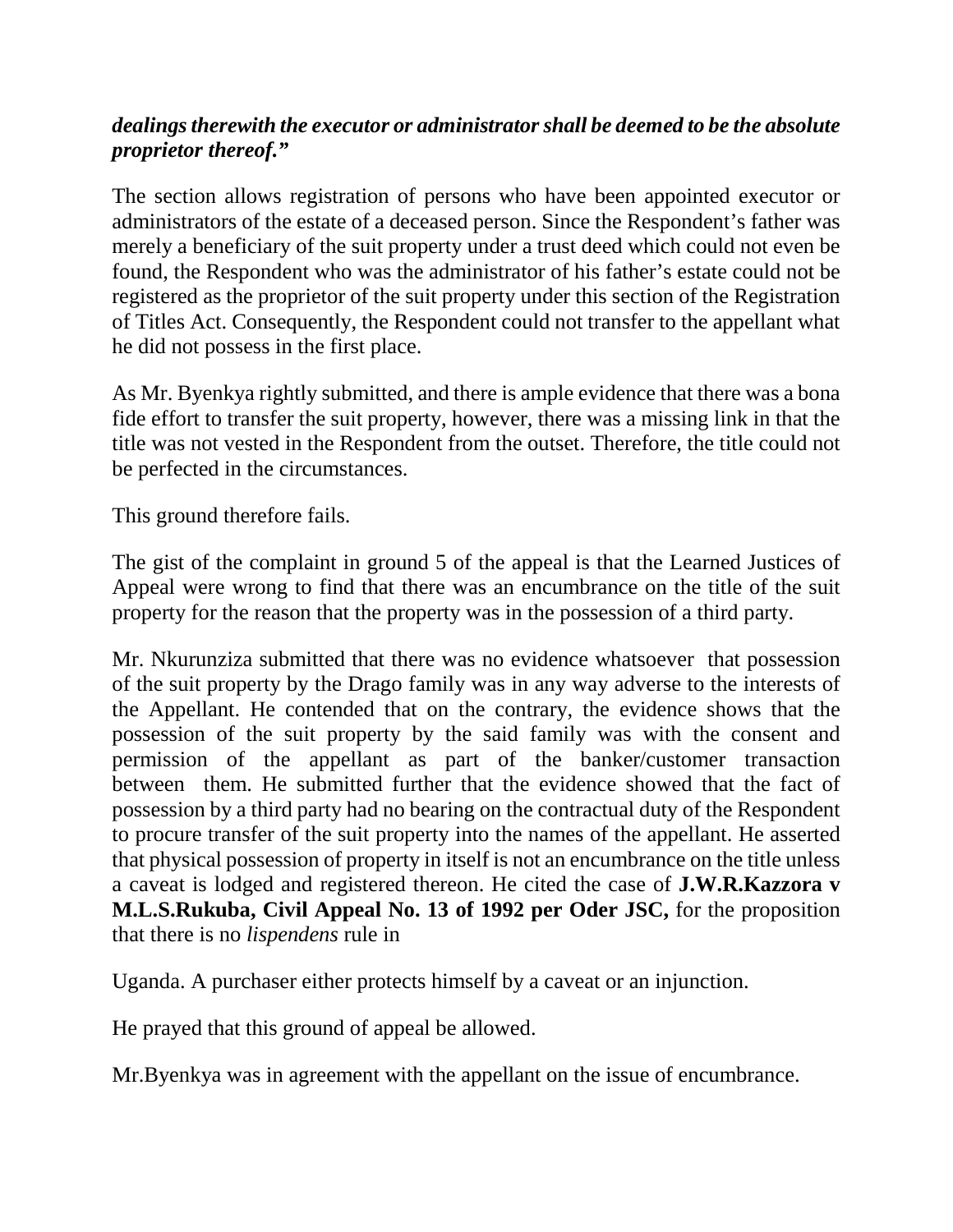With respect to the Learned Justices of Appeal, I also agree with counsel. Physical possession of property does not, in itself amount to an encumbrance in the absence of a caveat, according to the case of *Kazoora v Rukuba(supra).* 

Osborne's Concise Dictionary 8th edition at page 129, also defines the word encumbrance as:

### *"A charge or liability e.g a mortgage."*

There was no mortgage or charge registered on the certificate of title in issue. For that reason, the mere presence of Lt. Drago on the suit property did not amount to an encumbrance in the legal sense that could have prevented the Respondent from perfecting the title. In my view; it was merely an obstacle in the way of possession once the title had been perfected in the Appellant's name. I think the Learned Justices of Appeal had this in mind when they observed that:

#### *"The agreement was therefore concluded above this reality on the ground possibly as a way to regain possession of the suit property from the third party who nobody was willing to tackle head on."*

This ground succeeds.

In Ground 6 the criticism is that the Learned Justices of Appeal erred when they came to the conclusion that the learned trial judge erred in finding that the Respondent could not invoke clause 2 of the Sale Agreement.

Mr. Nkurunziza submitted that, as per his submissions on ground 4, this ground should be upheld too because there was no defect in title to the suit property on the part of the Respondent. There was only a reluctance to complete the transaction on his part, once he realized that the value of the suit property had vastly improved, so, he sought to evade his obligations. Mr. Nkurunziza insisted that there were several legal avenues for the respondent to have the property transferred as per contract but he declined to utilize them. That the learned trial judge saw through this and, rightly, found that the respondent was not entitled to invoke clause 2 of the Agreement. The Learned Justices, therefore, erred in concluding that the trial judge had erred in holding that the Respondent could not invoke clause 2 of the Sale Agreement.

Mr. Byenkya repeated his submission that the evidence showed that both parties had made numerous attempts using their lawyers to secure the transfer of the title. That it was evident that the title was not vested in the respondent from the word go. So, the Learned Justices of Appeal were factually right. He contended that there was a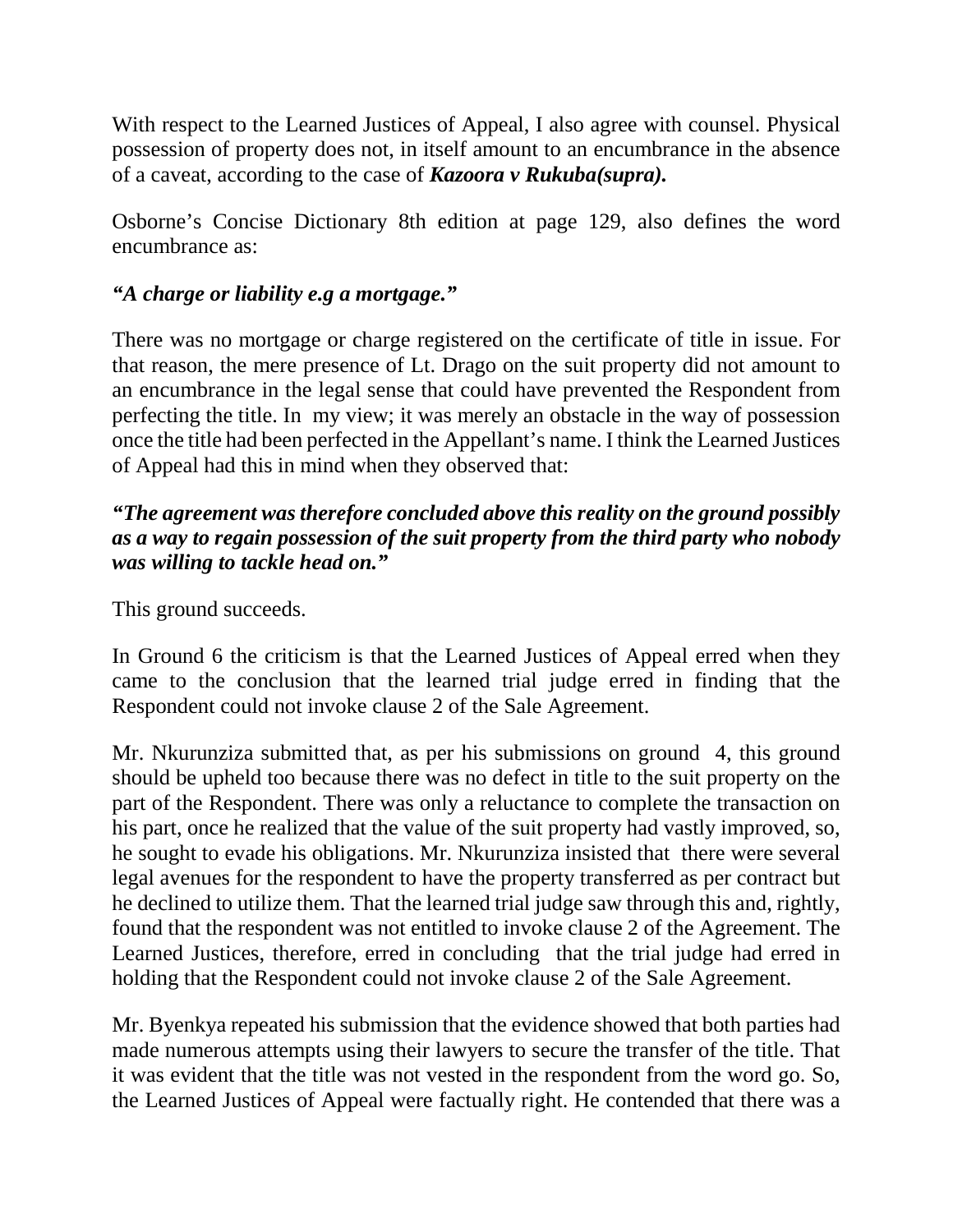bona fide intention to transfer title but there was a missing link and Clause 2 provided an exit route for the parties. Therefore, having found that there was a defect in the title as the Learned Justices of Appeal did, they should have respected the wishes of the contracting parties and allowed them to exercise the agreed solution, which was to terminate the contract and refund the money. The findings of the court were therefore, in his view, inconsistent with the terms of the contract and the law.

This appeal revolves around this issue. The Learned Justices of Appeal stated in their judgment that:

*"Clause 2.2 provided a remedy in case of a specific contractual breach. This interpretation is supported by the language specifying those defects "which may prevent the purchaser from acquiring legal title…" if the defect was such as to "prevent" the purchaser from acquiring title, then it would seem by implication that the transfer of title would not take place".* 

In my opinion, this is the correct interpretation of clause 2 when the contract is read as a whole. As Mr. Byenkya submitted, this is not a typical clause. The Vendor was obligated under clauses 1 and 2(b) above to sell to the purchaser the suit property; and to deliver to the purchaser the original (duplicate) title deed after registering it in the purchaser's name. Clause 2 provided an exit route which in effect amounted to a termination clause in the event that it was impossible to perfect the title to the suit property.

As Mr. Byenkya pointed out throughout the trial of the case before the courts, and as the evidence bears out, it is evident that the agreement was concluded with a very high possibility that it would go into default. The vendor was only a beneficial owner under a trust deed. The appellant did not see or verify the existence of the trust deed before signing the agreement. There was a third party in possession of the property. There were issues between the Respondent and his aunt, Mrs. Karia, who was the Executrix of the Respondent's late parent's estate. His application for a vesting order was dismissed by the High Court. (Lugayizi J).

The Respondent was under the obligation to register the title in the appellant's name. He failed to do so and that failure amounted to a breach of contract. Clause 2 of the sale agreement therefore, provided for a remedy in case of breach of contract. The Clause was drafted very widely to include "*defects which may prevent the purchaser from acquiring legal title"* 

Clause 2 also prescribed a remedy, that, **"**…*a full refund shall be effected and the property shall revert fully to the vendor."*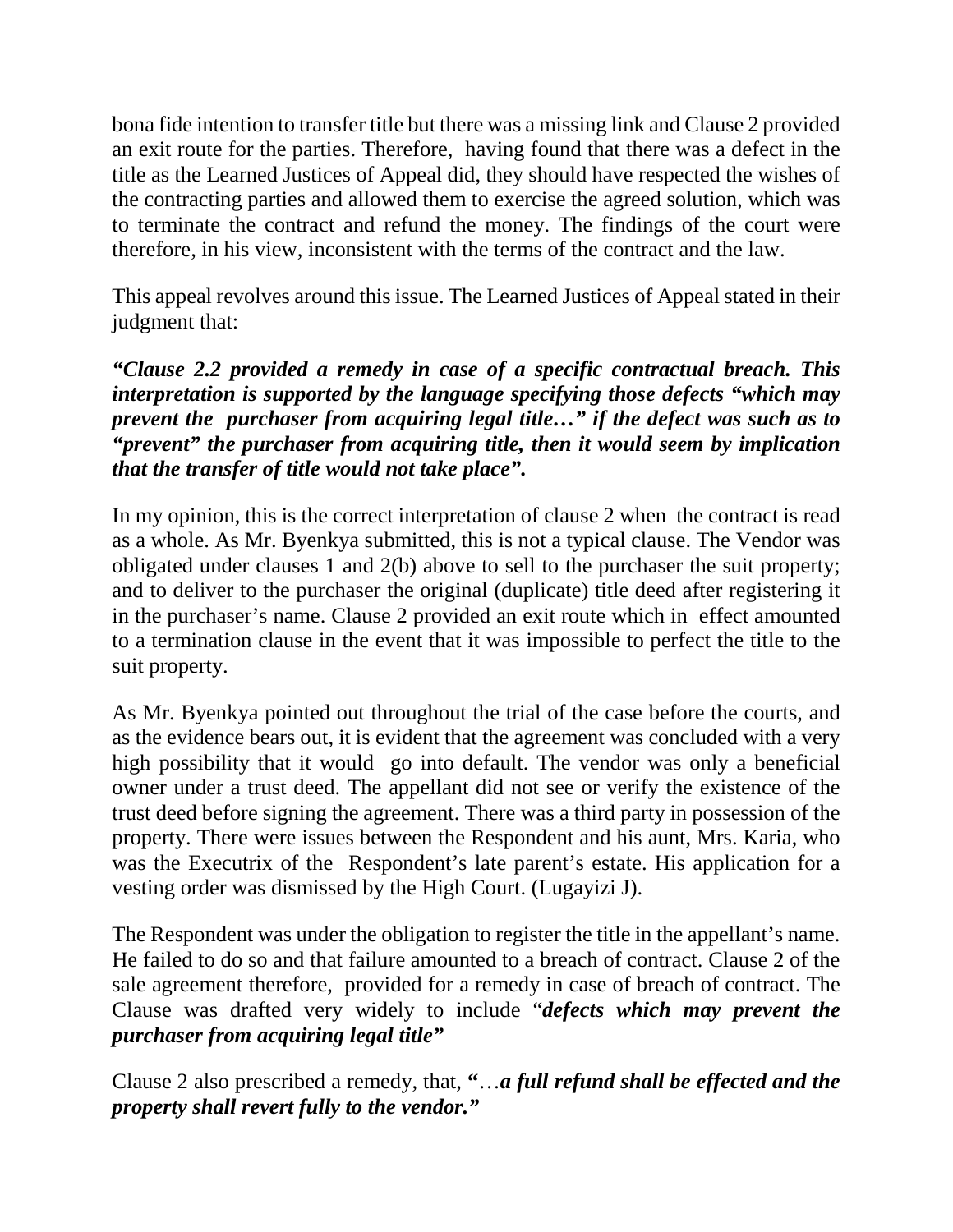This ground fails for that reason.

In Ground 7 the Appellant contended that the Learned Justices of Appeal erred when they;

a) Mis-applied the law relating to unjust enrichment; and

b) Interfered with the discretion exercised by the trial judge in awarding the interest he did.

Regarding ground 7(a) of appeal, Counsel submitted that neither the suit nor the counter claim was for money had and received consequently; the issue of unjust enrichment did not arise at all in the matter. The law relating to unjust enrichment was inapplicable.

Regarding ground 7(b), Mr. Nkurunziza faulted the Learned Justices of Appeal for interfering with the discretion of the trial judge on interest without identifying any wrong principle of law that the learned trial judge had purportedly acted upon or showing that it was erroneous. He cited the decisions of this Court in **American Tobacco Ltd v Sedrach Mwijakubi; Coussens v Attorney General [1991] 1 EA 40 at p.54; Shenoi v Maximov and Sietco v Noble Builders Ltd.** 

Mr. Byenkya did not make a specific reply to this ground.

I agree with Mr. Nkurunziza that this was not a case for unjust enrichment. The claim was for recovery of the suit property. The cases relied on by the Learned Justices of Appeal in coming to the conclusion of unjust enrichment, are with all due respect, therefore inapplicable to the instant case.

In my opinion, the Learned Justices, having rightly found that there was indeed a defect in title which had prevented the respondent from transferring the title to the appellant, should have respected the wishes of the contracting parties and allowed them to exercise the agreed solution under clause 2 of their agreement, which was simply, to allow the respondent to refund the deposit in full so that the beneficial interest in the suit property could revert to the estate of the Respondent's late parents.

Ground 7(a) therefore succeeds.

Regarding the second limb of ground 7, it is trite law that an Appellate court will not interfere with an award of interest by a trial court unless the trial judge has taken or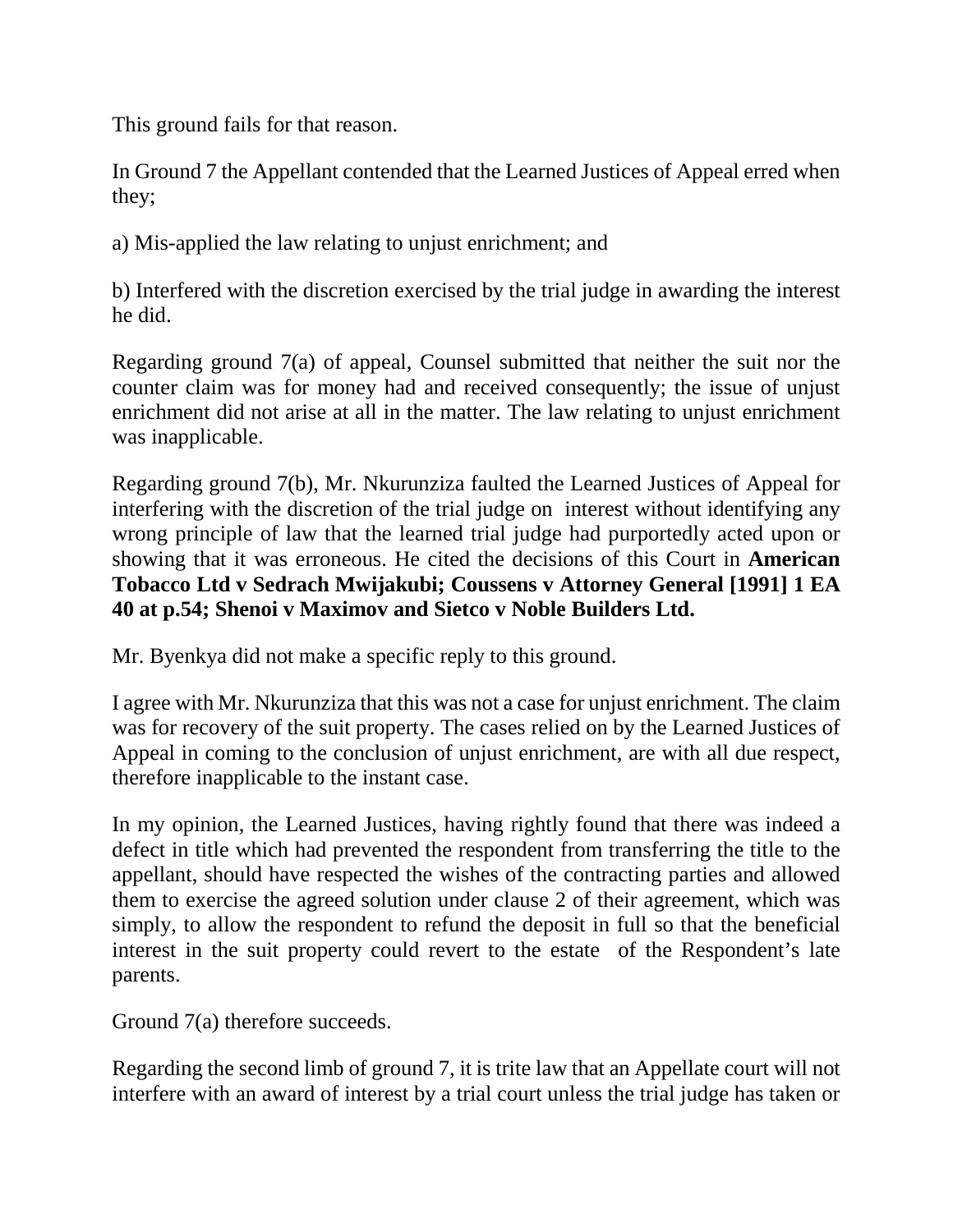failed to take into account a factor or factors he or she ought to have taken into account or where the award is so high or so low that it amounts to an erroneous estimate. Upon perusal of the record, I am in total agreement with the Learned Justices of Appeal; interest on US dollars at a rate of 36% p.a compounded weekly from April 17th 1996 till payment in full, awarded by the trial judge was too high and unconscionable. Indeed, the learned trial judge did not even give any reason for this very high award.

Secondly, interest was not included in the terms of the Sale Agreement. In the premises, I cannot fault the decision by the Justices of Appeal and I think it is only fair that this interest should be reduced to 6% p.a from the date of judgment till payment in full. This is because according to the evidence on record, the Respondent was ready to refund his money before resorting to court but it was the Appellant who had refused the refund.

Mr. Byenkya also argued that the Respondent should be awarded mesne profits arising from the continued occupation of the suit property even after his client had terminated the contract. Mr. Nkurunziza did not respond to this submission although the Court had the power to grant him leave to address it under Rule 64(3) of the Supreme Court Rules.

In my view, mesne profits are not in the category of general damages. They are in essence, loss of earnings and therefore fall squarely in the category of special damages. That being the case, the law requires that special damages must be pleaded with specificity and must be proved (See: **Kyambadde v Mpigi District Administration [1983] HCB 44**.

I have perused the amended plaint filed on the 1st September, 2004, and considered the issue and found that it was not pleaded at all. The issue only surfaced during the hearing and in Mr. Byenkya's submissions. Even then, no effort was made to prove it apart from the general statement by the Respondent regarding the usage of the said property by tenants purportedly belonging to the Appellant. In the circumstances, the prayer for mesne profits is accordingly disallowed.

In conclusion, and for the reasons I have given above, both the appeal and crossappeal succeed partly and I make the following orders:

## *1) The judgment of the Court of Appeal is hereby set aside.*